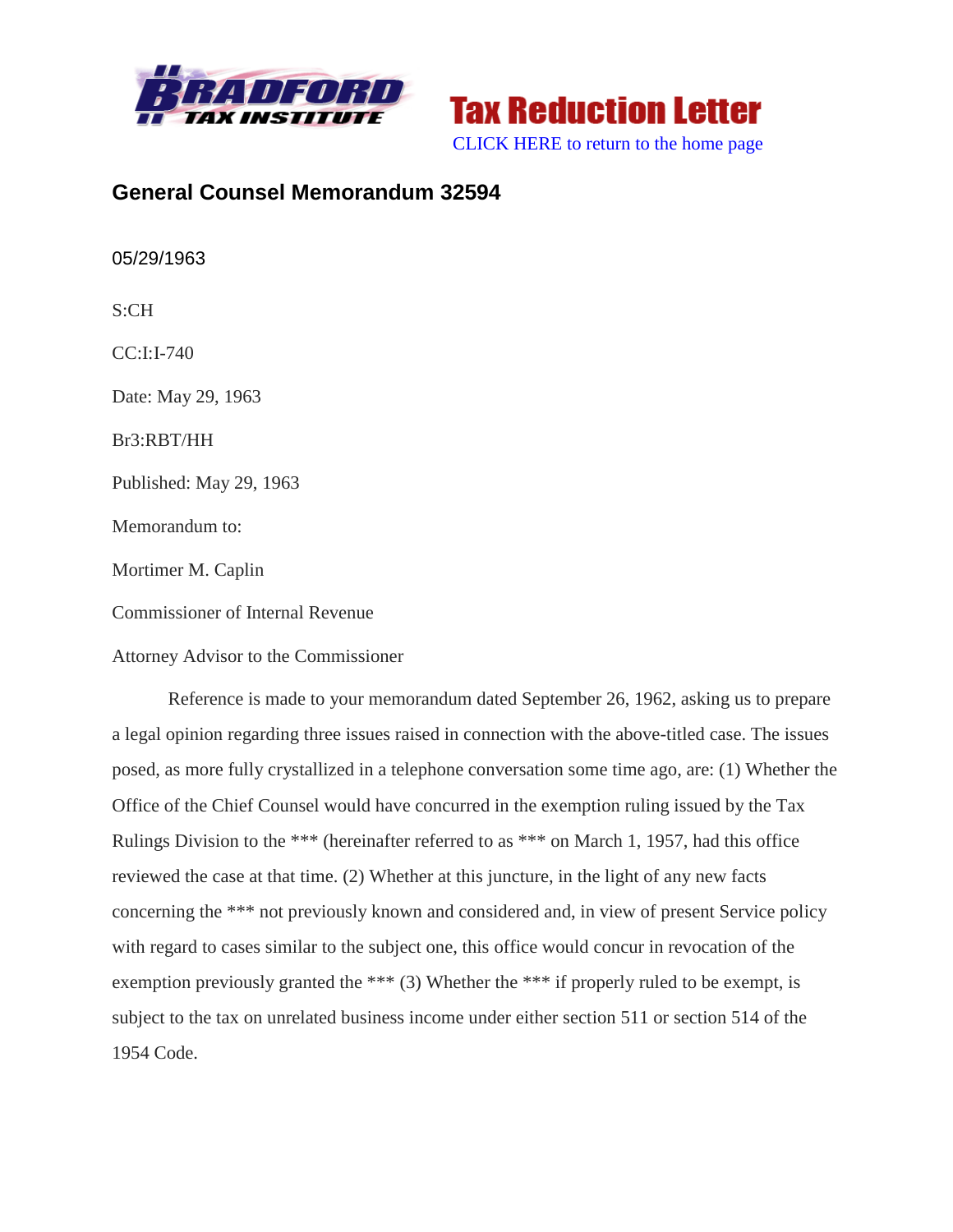For reasons hereinafter given (1) we think that this office would have concurred in the exemption ruling in 1957; (2) we see no sound legal basis for revocation of the outstanding ruling at this time; and (3) assuming the \*\*\* was properly ruled to be exempt, it is our opinion that it is not subject to the tax on unrelated business income. As will be indicated, however, we believe consideration should be given to the possible application of section 482 of the Code with respect to one phase of the transactions here involved.

# **FACTS**

The facts in this case are long and complex but may be summarized to the extent that they have a material bearing on the questions presented. Starting in the mid 1940's, \*\*\* the sole stockholder of \*\*\* (hereinafter referred to as \*\*\* , the assets of which consisted of (1) an aircraft business, (2) a movie production business, (3) a tool business having a value of more than half of the value of the corporation, (4) 100% of the stock of \*\*\* and (5) approximately 75% of the stock of \*\*\* explored several possible methods by which the aircraft business might be separated from the rest of the businesses. The proposed transactions included a partial liquidation, complete liquidation, and finally a tax-free split-up under section 355 of the 1954 Code. All these proposed transactions were ultimately abandoned, apparently because the Service had indicated that tax consequences which the parties wished to avoid would result. See, for example, the file in \*\*\* A-406005. The split-up was disapproved by the Service because \*\*\* would not give the assurance, which the Service requires as a matter of Departmental policy, that he had no present intention to liquidate either of the new corporations or to sell any of the stock of either of them. \*\*\* in his request for ruling, indicated the possibility of selling the capital stock of the corporation which would be carrying on the tool business in order to supply additional funds to the corporation carrying on the aircraft business.

At a conference held at the Treasury on December 17, 1951, \*\*\* , one of the attorneys for \*\*\* pointed out the reasons why it was felt desirable by \*\*\* to split up \*\*\* into two new corporations. He stated that the oil machinery business was so different from the other main business (aircraft) carried on by that corporation that it was important from a business point of view to put such two businesses into separate corporations. Thus, each business would be carried on by a separate board of directors. It was further pointed out that the executive head of the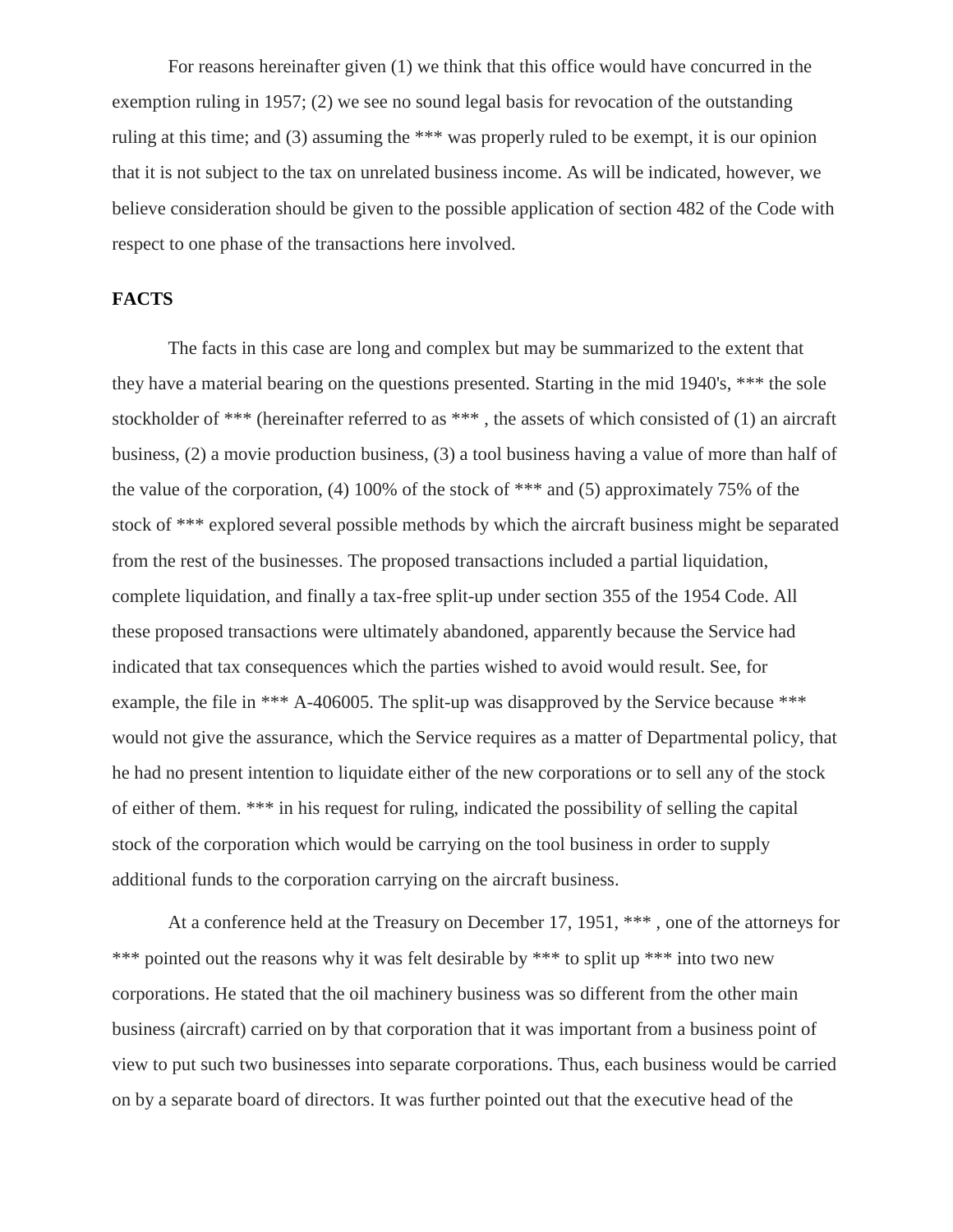aircraft business always had to obtain clearance from the Board of Directors of \*\*\* before he could make any firm commitments to the United States Government in connection with various businesses carried on with the Government and that the Air Force had objected to this timeconsuming process.

Having failed to win the Service's approval in the above endeavors, the parties involved negotiated the following intricate transactions as shown by the papers filed with the Service in connection with \*\*\* application for exemption. On \*\*\* the \*\*\* was incorporated, and on the same day, and by the same incorporators, \*\*\* (hereinafter referred to as \*\*\*) was incorporated. The \*\*\* charter puts control of its management in a single trustee, \*\*\* . On \*\*\* the following series of steps took place  $- (1)$  \*\*\* contributed to the \*\*\* certain intangible assets of its aircraft department (electronic division) such as patents, copyrights, processes, inventions, etc., with a basis to \*\*\* of \*\*\* and a fair market value, as stated on its 1953 tax return, of \*\*\* (2) \*\*\* sold to the \*\*\* at book value certain tangible and intangible non-fixed assets (having a book value of approximately \*\*\* ) of its aircraft department (electronic division) including cash, contracts, subcontracts, subcontractual rights, bills, notes, inventories (including finished goods valued at approximately \*\*\* and work in process of close to \*\*\* , and all perishable tools, materials, and supplies. It would appear that the fair market value of the assets sold was equivalent to their book value except as to inventories (which probably had a higher value). The \*\*\* paid for these assets by assuming liabilities with respect to them of approximately \*\*\* of the liabilities was for price redetermination of government contracts and the balance represented such accrued payables as taxes (excluding Federal income tax), wages, etc.) and the issuance of a three-year promissory note bearing 4% interest in the amount of approximately \*\*\*; (3) \*\*\* leased to the \*\*\* for a period of 10 years and 6 months the real property in various localities used by the aircraft department including all machinery and equipment affixed to or with their situs upon such real property, with certain exceptions and subject to certain licenses and leases in favor of \*\*\* at a rental equal to the total amount of amortization and depreciation allowed \*\*\* on these leased properties; and (4) \*\*\* in turn, made a contribution to capital of its wholly-owned subsidiary, \*\*\* of all the intangible assets received as a gift from \*\*\* transferred to \*\*\* at book value (approximately \*\*\* all the assets it purchased from \*\*\* - \*\*\* in turn, assumed the approximately \*\*\* in indebtedness and issued \*\*\* shares of its common capital stock, without par, for the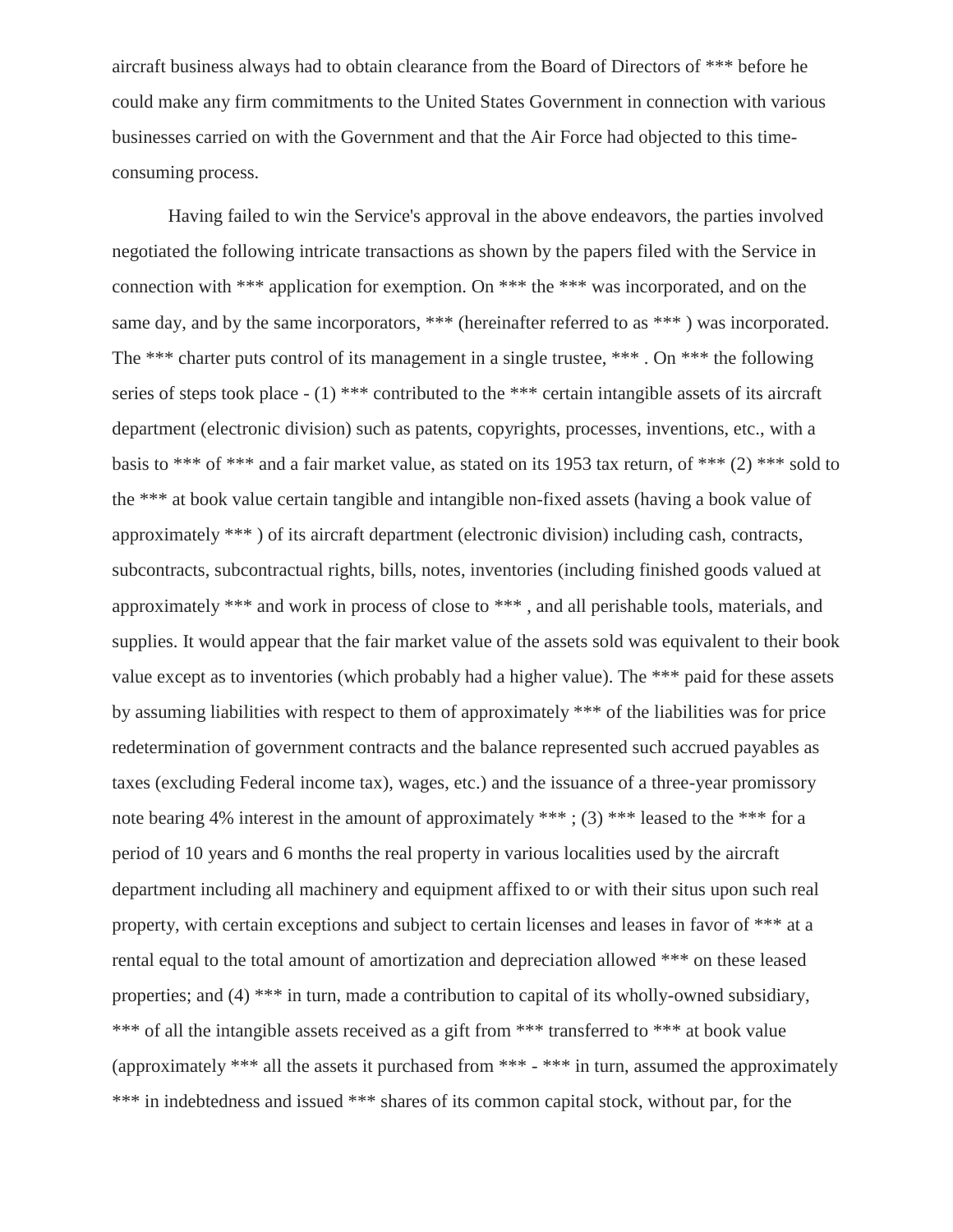<span id="page-3-0"></span>approximately \*\*\* remainder, as consideration for the transfer; and subleased all the assets leased from \*\*\* for a like term at a total rental in the amount of \*\*\* payable monthly at the rate of \*\*\* month for the first 36 months and \*\*\* per month for the remaining 90 months of the term. **[1](#page-20-0)** According to a protest brief filed on behalf of the \*\*\* as will be mentioned later, the rental scale calling for heavier payments during the first three years of the lease was based on several factors, including the certainty of near-term rental values as contrasted with the less certain values of a long-term basis. That \*\*\* is paying a reasonable rental may also be inferred from the fact that the same rental figures had been used and had apparently gone unquestioned in prior negotiations with \*\*\* for lease of the same assets at a time when \*\*\* was considering a proposed transaction, later abandoned for other reasons, involving a possible purchase of the electronic business from \*\*\*

On June 1, 1955, \*\*\* filed an application for tax exemption. In a letter dated November 29, 1955, from Tax Rulings Division, the \*\*\* was informed that exemption was denied for two reasons - (1) The transaction was not within the intendment of the provisions of the exemption statute as the ultimate effect was merely a split off of part of a taxable business into a separate operating entity for the purpose of siphoning off taxable income into an exempt organization to be used for charitable and scientific purposes. (2) A finding that \*\*\* was to use a substantial part of its income to discharge the \*\*\* note executed as part payment for the purchase of the assets from \*\*\* It has been the position of the Service that the use of income to retire an indebtedness incurred in the acquisition of property is considered to be accumulating income within the meaning of section 504. See Rev. Rul. 54-420, C.B. 1954-2, 129.

In retrospect, it appears to this office that neither of these two reasons was legally sufficient to support denial of exemption to the \*\*\* In the first place, there was not a split off of part of one taxable business into a separate operating entity for the purpose indicated but a transfer of an entire separate business (one of the businesses carried on by \*\*\* ) into a separate TAXABLE entity. \*\*\* which carried on the business, was wholly taxable under section 502 as a feeder corporation. The income was subject to tax, after allowable deductions, just as when it was earned by \*\*\* as a division of \*\*\* Secondly, in the light of additional facts furnished to the Service by \*\*\* it became apparent that section 504 did not apply to the \*\*\* because it was itself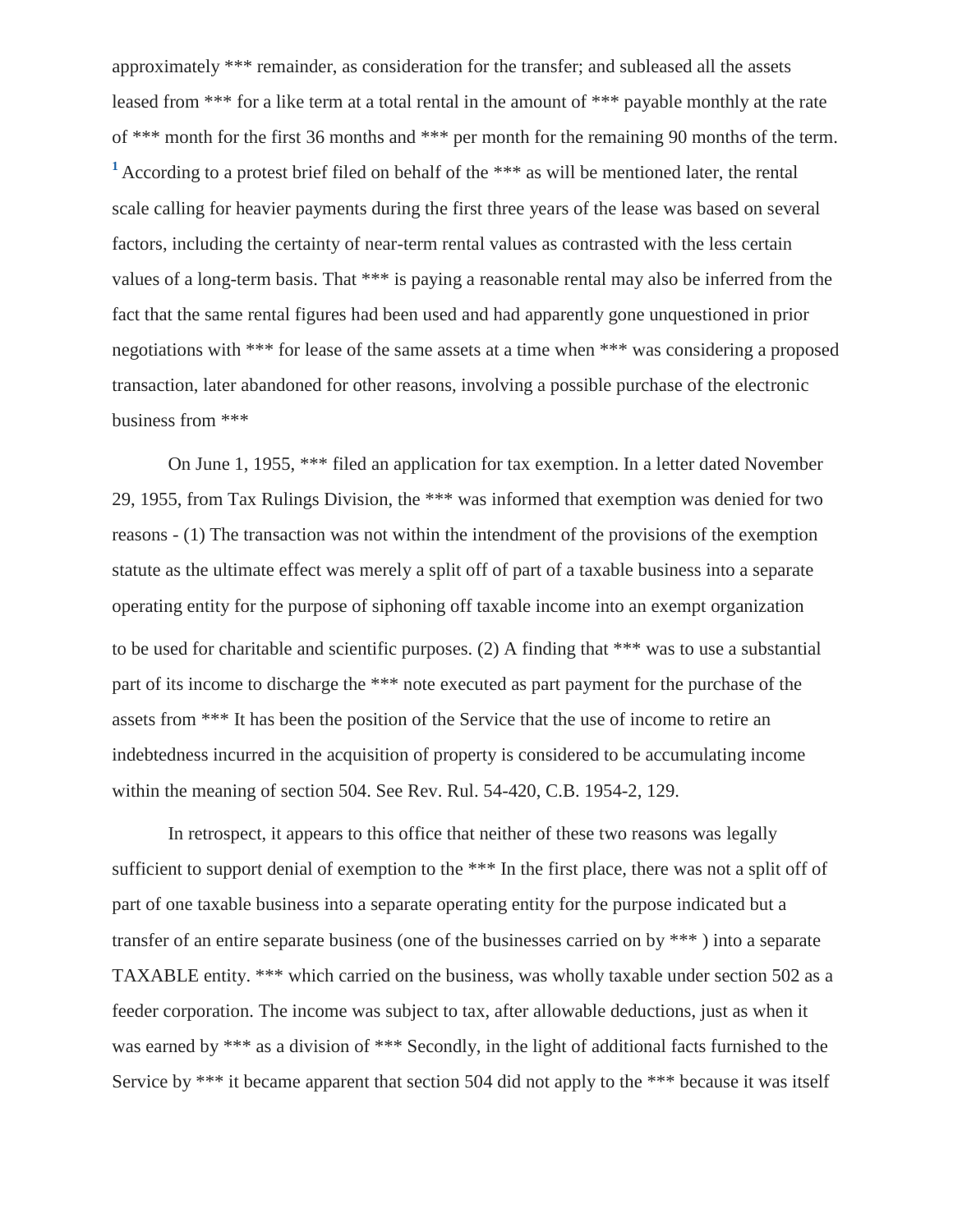actively engaged in medical research. Furthermore, it was represented by \*\*\* that none of its income was to be used in retiring the \*\*\* indebtedness.

As has already been indicated, on March 26, 1956, the \*\*\* filed a protest to the ruling of November 29, 1955. In the protest brief the \*\*\* attorneys rebutted the grounds which the Service had used to deny the \*\*\* exemption. In view of the additional facts and arguments presented in that brief, the Tax Rulings Division issued a ruling letter dated March 1, 1957, which revoked the previous denial of exemption and granted the \*\*\* tax-exempt status as an organization described in section 501(c)(3) of the 1954 Code. This letter was not submitted to the Office of the Chief Counsel for concurrence or comment.

This office cannot of course state with certainty which of the facts presently known by us were unknown and, hence, not considered by the Tax Rulings Division at the time it ruled the \*\*\* to be exempt. Assuming, however, that only those facts contained in the documents presently located in the administrative file were considered, then the facts hereafter mentioned, which can be gleaned only from \*\*\* 1953 tax return and a revenue agent's report dated February 25, 1955 concerning that year, were not then available. These facts include the following - (1) For purposes of its tax return  $***$  (a), as previously stated, valued the gift to the  $***$  at  $***$  of which \*\*\* was applicable to the excess rental value and \*\*\* to the intangible assets, and (b) claimed and was allowed a loss deduction in the amount of \*\*\* on the sale of assets to \*\*\*  $(2)$ Since \*\*\* took a charitable contribution deduction of \*\*\* in connection with the gift to \*\*\* while the value of the intangible assets was stated to be \*\*\* then at least \*\*\* of the deduction can be said to have been attributable to the excess rental value.

## **PROPRIETY OF GRANTING EXEMPTION IN 1957**

In March of 1957 the Service had not yet started formulating the strict rules with respect to the organizational and operational tests which were eventually to evolve into the more stringent regulations adopted on June 25, 1959, by T.C. 6391. The pertinent regulations under the 1939 Code which were made applicable to the 1954 Code as stop-gap regulations by virtue of T.D. 6091, C.B. 1954-2, 47, contained no detailed guidelines. Thus, it appears that the organizational qualifications of the \*\*\* would at that time have been deemed adequate by the Service.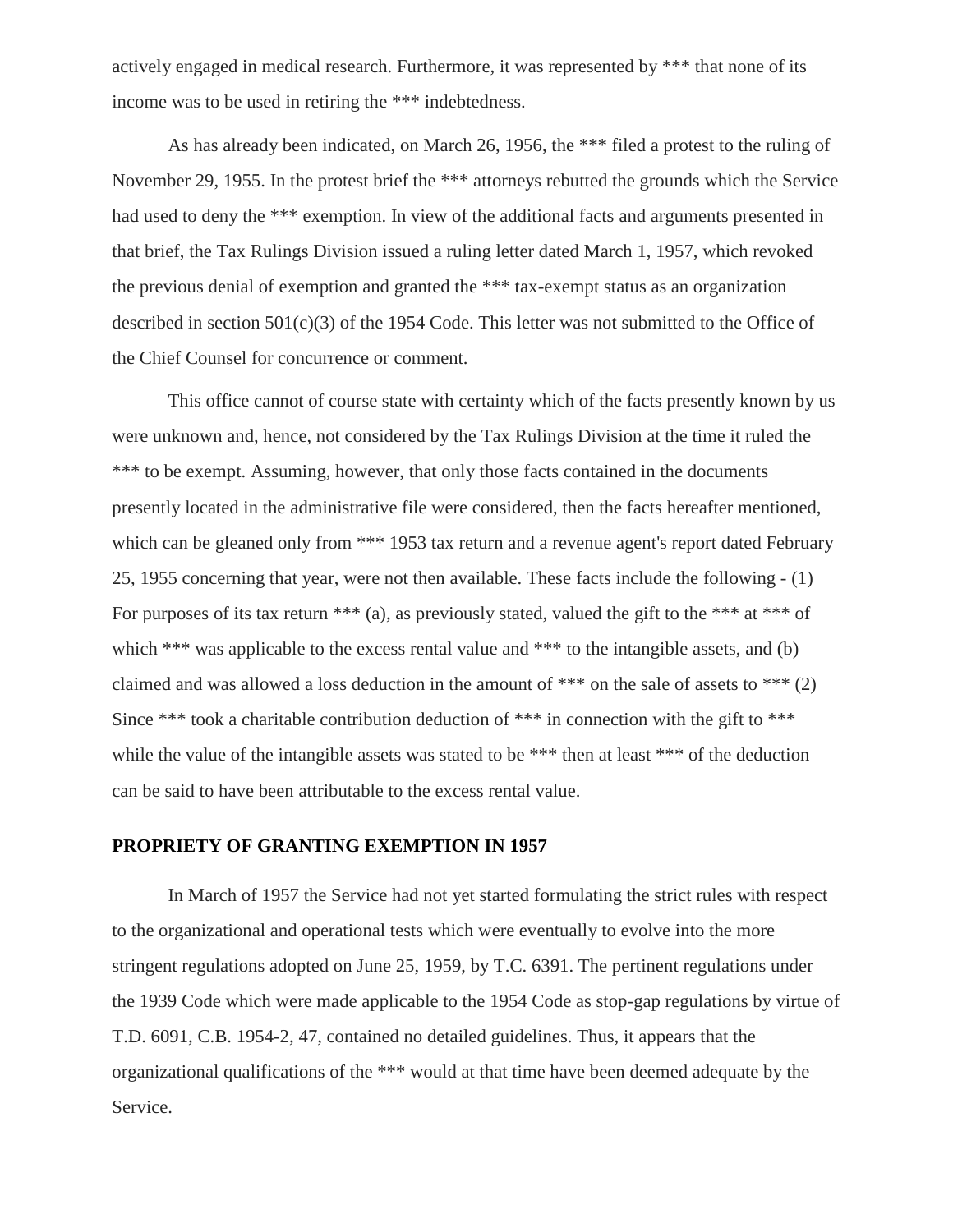The \*\*\* Articles, as amended, provide that "THIRD": The primary purpose and objective of this corporation shall be the promotion of human knowledge within the field of the basic sciences (principally the field of medical research and medical education) and the effective application thereof for the benefit of mankind." It then provides that in order to accomplish its primary purpose it shall have certain additional powers (which powers are enumerated), said powers, however, to be limited and restricted as to their use and exercise as may be required by its primary purpose and objective.

Although the Articles use the term "primary purpose" rather than "exclusive purpose" this does not appear to be such a grave defect as would have caused the \*\*\* to be denied exemption for failure to meet the "organizational test" as that test was being applied by the Service in early 1957. Furthermore, although its enumerated powers are quite extensive, they are limited to the accomplishment of its primary purpose, and because of this limitation, probably would not at that time have been considered inconsistent with the requirements of the "organizational test". At most, the Service would have required the \*\*\* to amend its Articles to eliminate or modify such powers before granting it exemption.

With respect to the "operational test", the record shows only that: (1) The \*\*\* appears to have limited itself to engaging in medical research and providing grants and fellowships for others to so engage. (2) Its only income has been the excess of rents it receives from \*\*\* over the rents and interest it pays to \*\*\* None of the income has been used to pay off its indebtedness to \*\*\* (3) It has been represented by all parties to the transactions here involved that this indebtedness will be liquidated either by the sale of the capital stock of \*\*\* or from additional contributions. No unrelated businesses were carried on as in the case of The John Danz Charitable Trust v. Commissioner (C.A. 9th 1955) 231 F.2d 673, 55-2, U.S.T.C. par. 9723. Thus,it seems clear that \*\*\* was capable of meeting the "operational test" in 1957.

Furthermore, it was the administrative judgment that the additional information submitted in \*\*\* protest brief was sufficient to overcome the Service's initial finding that it was organized primarily for tax avoidance purposes. But, note should be taken that \*\*\* submitted several financial schedules in connection with its application for exemption revealing that the Government contracts assigned from \*\*\* were subject to price redetermination, and that an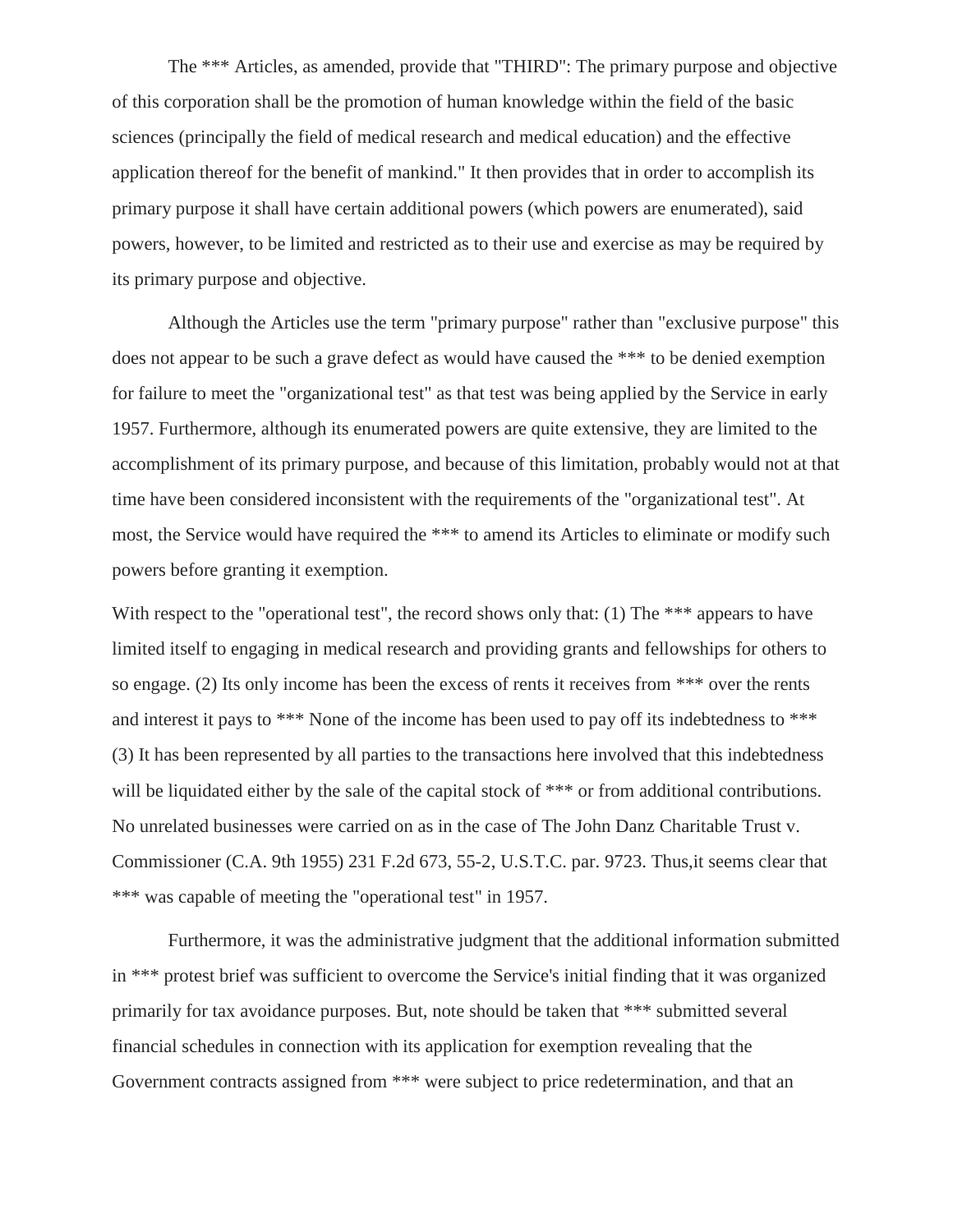<span id="page-6-0"></span>account in the amount of \*\*\* million was set up to cover this contingency. On the \*\*\* Company balance sheet for the year ending December 31, 1953, the amount is listed under current liabilities as follows: "Amount refundable on price revisions \*\*\* Also, in an accountant's report on \*\*\* for the fiscal year ending January 1, 1956, it was explicitly mentioned that \*\*\* sales were made to the Government and other customers under price redetermination contracts which provide for negotiation, from time to time, of revisions of sales prices. The file does not anywhere indicate that Tax Rulings considered the possible significance of price redetermination, **[2](#page-21-0)** and, hence, we assume they did not. However, it is altogether conceivable that this office also would have disregarded the presence of this item because of the somewhat technical aspect of price redetermination. Since we are uncertain as to what our reaction to this matter would have been had we reviewed the ruling letter in 1957, we will defer discussion of price redetermination until later on when we consider the propriety of revoking \*\*\* exemption today. Congressman \*\*\* , as will be shown later, has since invited our attention to renegotiation which, however, is somewhat different from price redetermination.

Accordingly, premised on all the above considerations except price redetermination, it is our opinion that this office would have concurred with the Tax Rulings Division in granting taxexempt status to the Institute had it been given the opportunity to review the case at the time exemption was granted.

# **PROPRIETY OF REVOKING EXEMPTION TODAY - 1963**

The Service cannot now revoke the \*\*\* exemption on the ground that it does not meet the "organizational test" of the regulations because the organization was determined to be exempt prior to July 23, 1959, and it is not seeking a new determination of exemption. See section 1.501(c)(3)-1(b)(6) of the regulations. However, for purposes of reexamining the \*\*\* tax status, it will be necessary to consider the following factors: (1) \*\*\* claimed and was allowed (a) a loss on the sale of assets to \*\*\* and (b) a charitable contribution deduction for a small part of the rent differential of the property leased to \*\*\* and, in turn, subleased to \*\*\* and (2) In the light of Congressman \*\*\* inquiries, the question whether considerations relating to renegotiation of the government contracts awarded to \*\*\* but carried out by \*\*\* might be shown to be a substantial purpose for the formation of the \*\*\*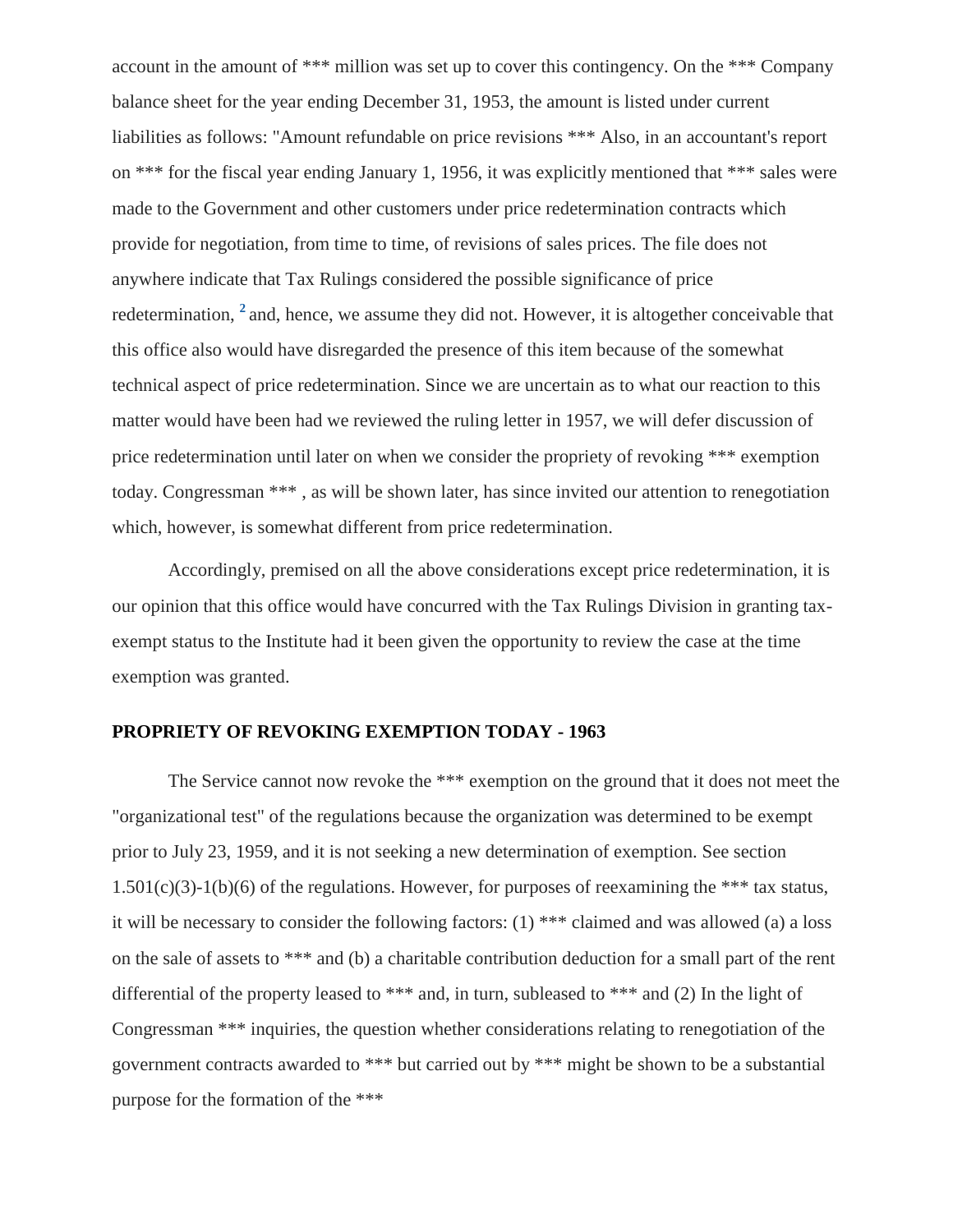## **LOSS DEDUCTION AND CHARITABLE CONTRIBUTION OF RENTS**

As previously mentioned, part of \*\*\* charitable contribution deduction for the year 1953 was attributable to the rent differential on the lease to \*\*\* See the discussion on page 5, supra. In I.T. 3918, C.B. 1948-2, 33, it was the position of the Service that permission to use and occupy property, granted to an exempt organization, does not qualify as a contribution deduction and, hence, the owner of the property is not entitled to deduct the value of such use and occupancy. It was found that such an arrangement does not constitute a gift of property. In the case of Priscilla M. Sullivan (1951) 16 T.C. 228 (A., C.B. 1951-1, 3), however, where the taxpayer conveyed property to the Red Cross in 1942 for the duration of the war or until they should cease using it, the Court held that an interest in property was transferred; accordingly, the deduction was allowed. In the light of our acquiescence in this case, it is logical to read I.T. 3918 as holding that it contemplates only situations where something less than an interest in property is transferred. Since a 10 1/2 year lease transfers an interest in property, in our opinion the contribution deduction was properly taken if the execution of the lease should in and of itself be considered to have effected the transfer. See Refund Litigation Division file, RL-164, in re: S. F. Shattuck v. United States, in which this office recommended the Department of Justice concede the allowance of a deduction with respect to a lease of a vessel to the U.S. Coast Guard.

As for the loss deduction claimed on the sales of assets to \*\*\* section 24(b) of the 1939 Code does not prohibit the recognition of such loss. Section  $24(b)(1)(D)$  is not applicable because \*\*\* is not a trust. If the transaction had taken place a few days later, i.e., in 1954, however, section  $267(a)(1)$  and (b)(9) would have prevented the recognition of such loss. As stated on page 38 of the Senate report (S. Rept. 1622, 83rd Cong., 2nd Sess. (1954)) - "The House and your committee's bill TIGHTENS PRESENT LAW by expanding the concept of related taxpayers to include \*\*\* (3) an exempt organization controlled by a person or his family. Dealings between these parties are no less subject to abuse than those covered by present law." (emphasis added)

True, \*\*\* may have arranged its affairs so that it would receive some tax benefit from the creation of \*\*\* in the loss and contribution deductions taken; however, the then applicable law squarely provided for the deductions taken and the cost involved (that of parting with its valuable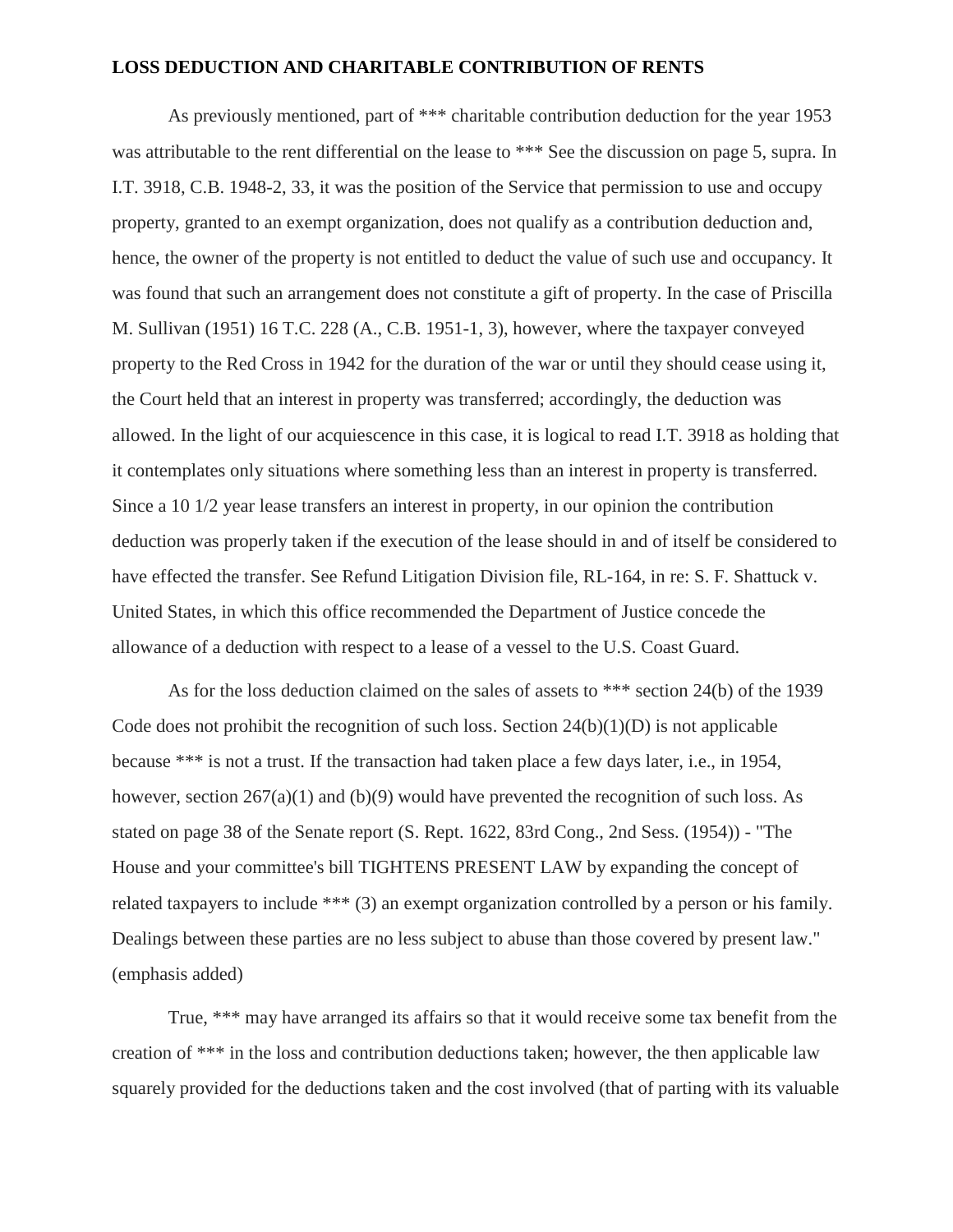\*\*\* business) far exceeded the benefit derived. Accordingly, it is clear that revocation of exemption could not be sustained on this ground.

Collaterally, today the Service would probably give consideration to holding that the gift by \*\*\* to \*\*\* represented a constructive dividend to \*\*\* sole stockholder and \*\*\* sole trustee, \*\*\* See e.g., G.C.M. 32071 (August 14, 1961) in re: \*\*\* , I-85 and \*\*\* THE, I-187. Hence, to the extent of \*\*\* earnings and profits, the fair market value of the property constituting the gift would have been includible in the income of \*\*\* . In line with such an analysis, \*\*\* would have been denied, and \*\*\* allowed, a charitable contribution deduction to the extent allowed by the predecessor of section 170 of the 1954 Code. Probably this would have been the best approach to take back in 1953. If we had proposed so to rule, it would probably have prevented the transaction from being consummated because of the adverse tax consequences to \*\*\* individually. It is presently too late to take such a position because we are now barred by the statute of limitations from opening up \*\*\* return for the year 1953. This return was audited, a deficiency assessed on other grounds, and the return and the administrative file copy of the report destroyed under the returns disposal program. It should be pointed out, however, that this approach was not developed until after the statute of limitations had already run and, to date, is untested in the courts. See also T.I.R. No. 457 of March 4, 1963, Announcement 63-36, I.R.B. 1963-11, 27.

## **RENEGOTIATION AND PRICE REDETERMINATION.**

Congressman \*\*\* Chairman of the House Select Committee on Small Business stated the following on page 15947 of the Congressional Record (Vol. 108, No. 147, dated August 20, 1962):

> I wonder whether the ring-around-rosy that took place on December 31, 1953, really did not have something entirely different behind it - and that is, renegotiation. Through the lease and sublease, \*\*\* wound up paying \*\*\* more in rent than \*\*\* would have had in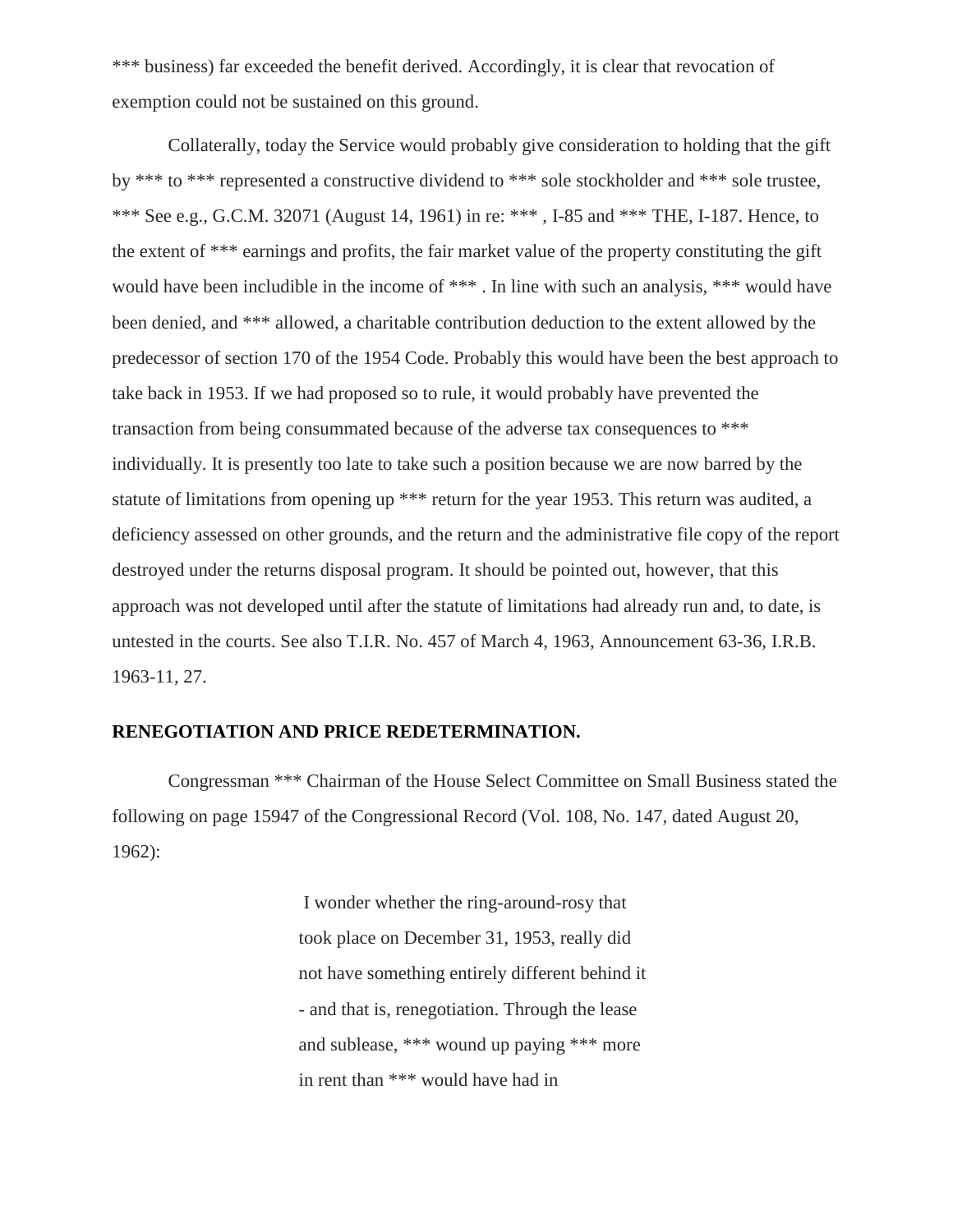depreciation and other charges for the leased assets if \*\*\* had stayed put. The \*\*\* will become a higher figure by the time the sublease expires. \*\*\* has big contracts from the Government.

Was not the effect of these transactions to step up costs on Government contracts for \*\*\* by this \*\*\* To put it another way, by the steps taken on December 31, 1953, didn't \*\*\* save \*\*\* from renegotiation? \*\*\*

A representative of this office had the opportunity to inspect the Renegotiation Board's records on renegotiation of \*\*\* and \*\*\* for the years here pertinent. It was found that for the years 1948 through 1953 \*\*\* did not derive any excessive profits so that there was no excess in profits to be eliminated through renegotiation. Also, for the years 1948 and 1949 \*\*\* had received its clearance notices prior to December 31, 1953. Therefore, even if the Service could deny exemption to an organization one of whose purposes is to reap a renegotiation benefit, we see no likelihood that we could establish as a fact that renegotiation was such a "purpose" in this case since \*\*\* was found to haven excessive profits for the years in question and, furthermore, knew that it did not for years prior to 1950. Accordingly, there appears to be no factual basis for a denial of exemption because of the possibility that renegotiation advantages to \*\*\* were sought.

Perhaps, on the other hand, when Congressman \*\*\* used the word renegotiation, he meant to include also price redetermination. Price redetermination is different from renegotiation in that, among other differences, it is contractual rather than statutory; it is performed periodically throughout the life of the contract rather than once a year; it is considered on a contract by contract basis rather than on the aggregate of Government contracts in the contractor's possession; and it is performed by the particular agency granting the contract rather than the Renegotiation Board. Changes in amounts to be received by contractors due to price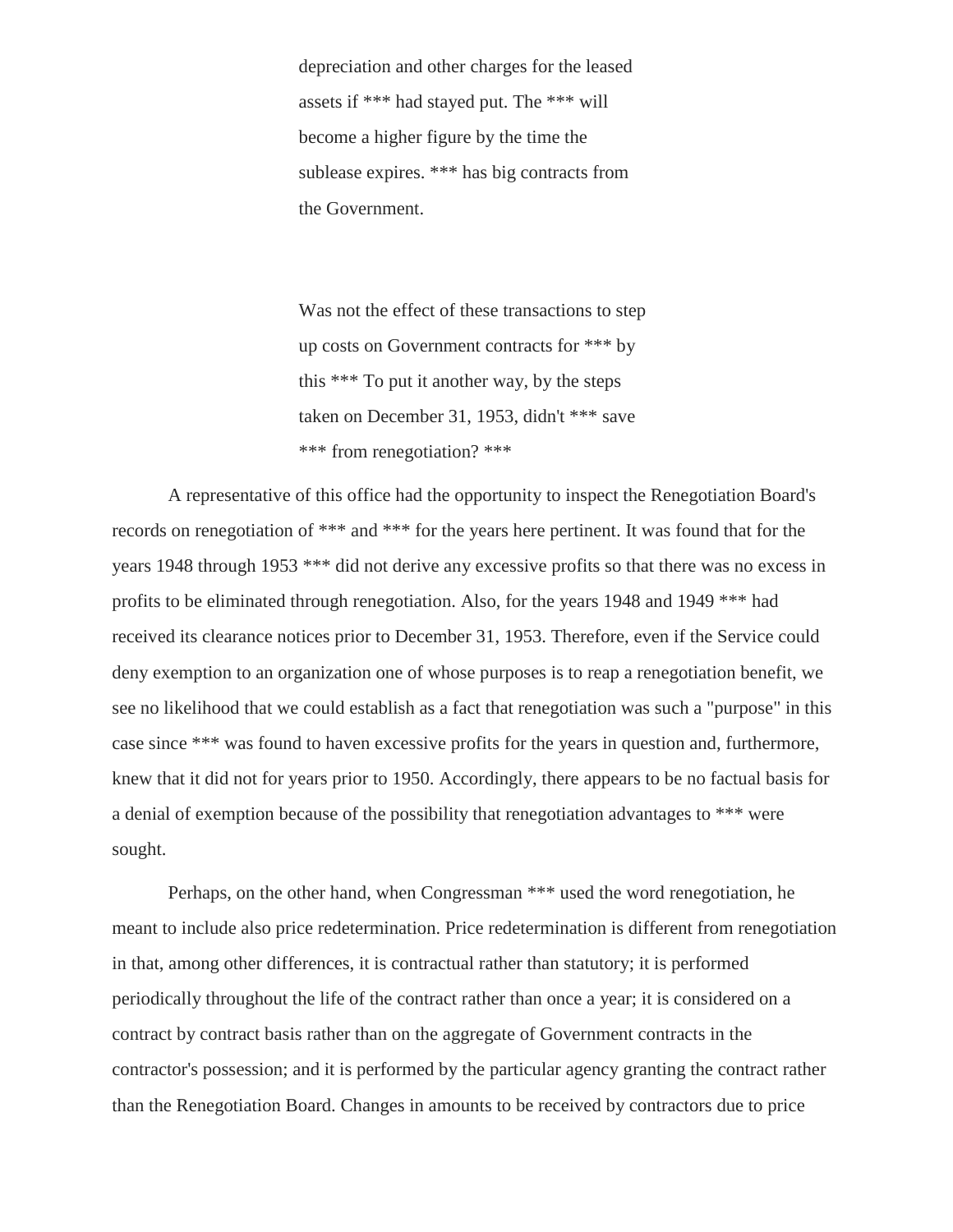redetermination are considered by the Renegotiation Board in determining whether excessive profits have been earned for purposes of renegotiation.

As mentioned above, the Government contracts transferred to \*\*\* were subject to price redetermination. Further, all Government contracts entered into directly with \*\*\* were subject to redetermination. To the extent that the rent paid by \*\*\* exceeded depreciation and amortization taken by \*\*\* on this property (approximately \*\*\* it is possible that the cost of the Government contracts was increased. For purposes of renegotiation, the Renegotiation Board, however, found that the rent differential was offset by the elimination from \*\*\* of that part of \*\*\* general overhead which had previously been allocated to \*\*\* (about \*\*\* when it was a division of \*\*\* . From our examination of the records, it appears that there was not a complete offset; e.g., while the rent paid by \*\*\* in 1956 was approximately \*\*\* the depreciation and amortization on the property amounted to approximately \*\*\* or a difference of \*\*\* Accordingly, since the difference of \*\*\* was offset by only \*\*\* supra, it would seem that contract costs were increased by \*\*\* for that year unless the increase was eliminated in price redetermination. In addition, part of the overhead which is no longer being allocated to \*\*\* possibly is being absorbed by the remaining \*\*\* price redeterminable business and, thus, would be increasing the cost of those contracts. Yet, on the other hand, in Supplemental Agreement No. 97 to contract AF 33 (038)-17618, dated December 9, 1955, it is indicated that the Air Force was aware of the rent differential factor and, thus, it is conceivable that the \*\*\* in negotiating the cost of its contracts with \*\*\* made some offsetting provision for the rent differential. Since all this is subject to conjecture, it is impossible to draw any definite conclusions with respect to this matter.

Whether the costs of price redeterminable Government contracts were really increased because of the rental factor is a matter within the province of the specific Government contracting agency and not one for determination by the Internal Revenue Service. From a tax standpoint, however, even if the contract costs were increased with some resulting benefit derived from price redetermination running to \*\*\* under the circumstances presented here we think that the Service would not be justified in revoking \*\*\* exemption. It would nevertheless remain a fact that the \*\*\* is organized and operated exclusively for section  $501(c)(3)$  purposes, as has been shown above; the fact that the arrangements with \*\*\* and \*\*\* result in \*\*\*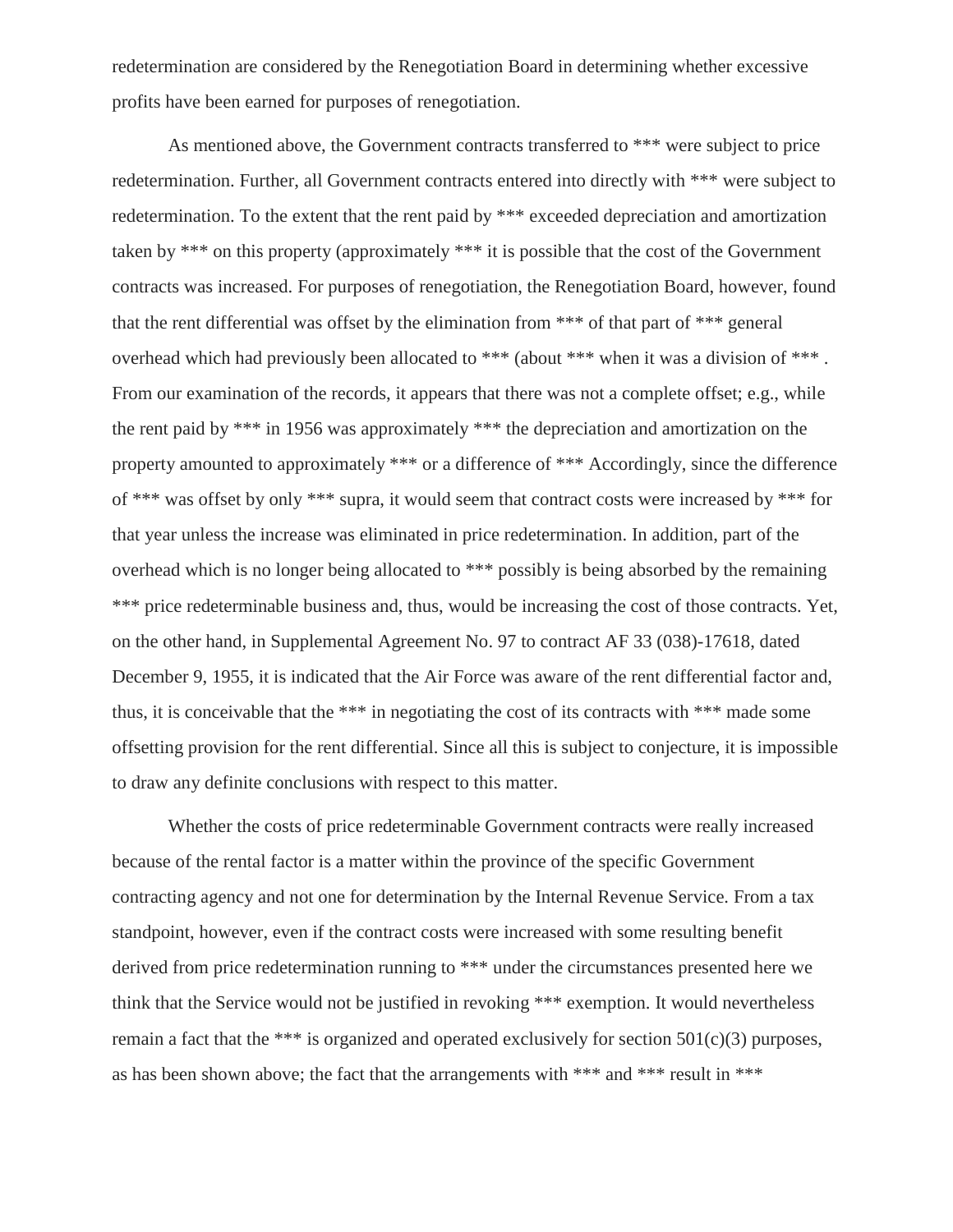enjoyment of rental income in excess of rental payments would not, in our judgment, afford a sound ground for denial to \*\*\* of the exempt status to which it is otherwise entitled under that section.

Although we have concluded that the \*\*\* exemption should not be revoked despite the possible benefits to it emanating from the difference between the rents that it receives and the rents that it pays, we think that under the provisions of section 482 of the 1954 Code it may be possible to allocate to \*\*\* the rental income received by \*\*\* from \*\*\* In other words, we believe we may be empowered to treat \*\*\* as if it receives the rents from \*\*\* and, in turn, contributes the net amount (after depreciation and amortization) each year to \*\*\*

Section 482 provides for the allocation of income and deductions among controlled taxpayers where there is a shifting or deflection of income from one controlled unit to another. See Grenada Industries, Inc., (1951) 17 T.C. 231. It appears that the requisite control required by section 482 is present here because \*\*\* owns all the stock of \*\*\* and is the sole trustee of \*\*\* in turn, is the sole stockholder of \*\*\* See section 1.482-1(a)(3) of the regulations for the definition of the term "control". It is immaterial that the organization which actually receives the income is exempt from tax. See section 1.482-1(a)(1) of the regulations. However, as indicated in Grenada Industries, Inc., supra, the existence of the requisite common ownership or control is not alone sufficient to justify the application of section 482; there also must be a shifting of income from one controlled unit to another.

<span id="page-11-0"></span>In the protest brief mentioned earlier, it was indicated that the reason why \*\*\* did not lease the property directly to \*\*\* and then contribute annually the net rentals to \*\*\* was because, in the eyes of everyone sought to be attracted to \*\*\* the \*\*\* would have been left dependent upon the future generosity of \*\*\* and would not have had the assurance of a stable income on which it could effectively proceed to build a great medical research center. This may be a valid reason to be used in connection with our consideration of the merits of \*\*\* exemption; however, it does not disprove the probability that the real purpose for this arrangement (and, in any event, such was its net effect) may have been to deflect income from \*\*\* to \*\*\* possibly in order to avoid the 5% corporate limitation **[3](#page-21-1)** on charitable contribution deductions, notwithstanding that a relatively small charitable contribution deduction was claimed in \*\*\* 1953 return for a part of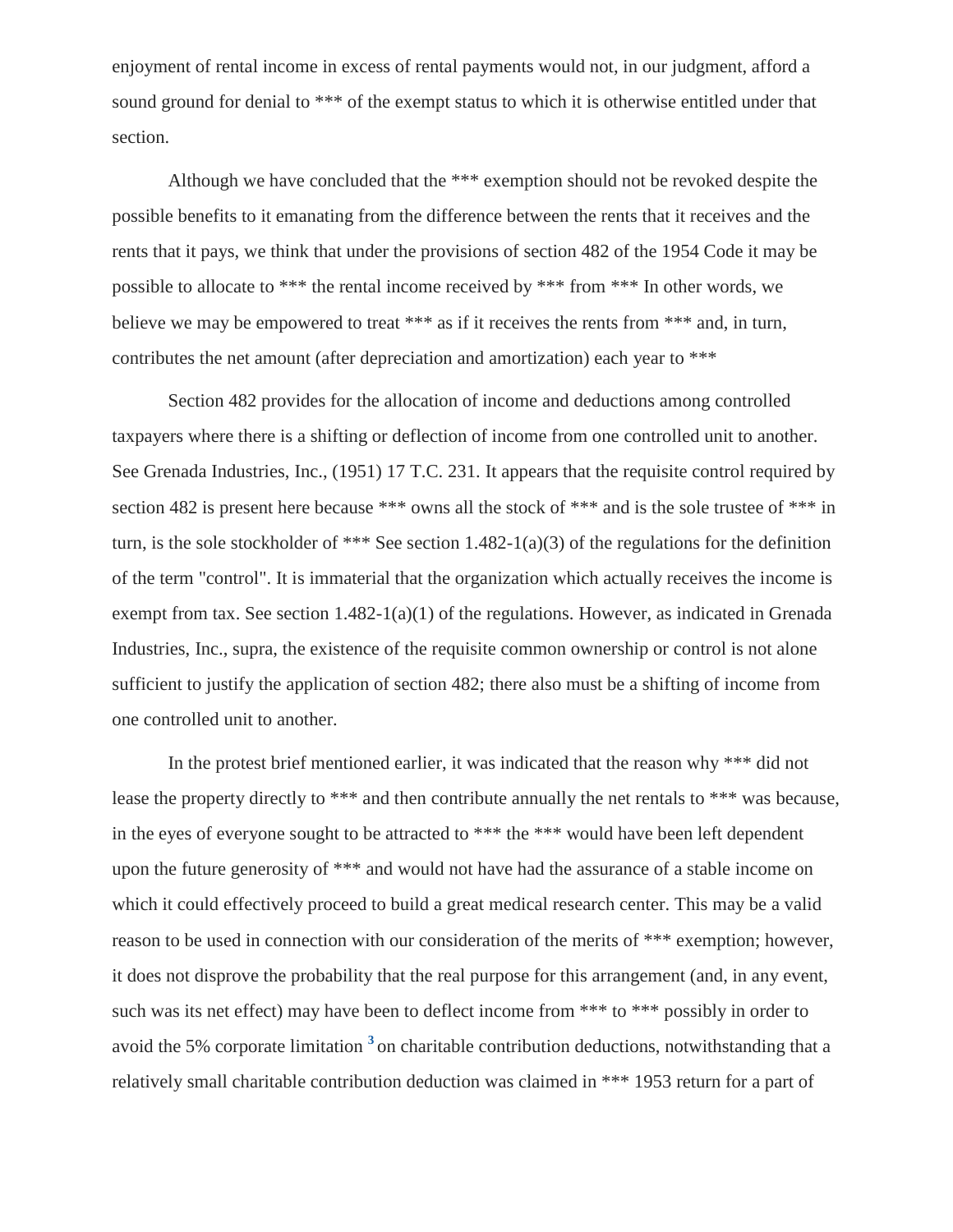the value of the 10-1/2 year interest in the real property transferred. See the discussion supra. If that is the case, the Service would have a reasonably good chance of prevailing in a court of law should the taxpayer contest the Commissioner's allocation under section 482 since the burden of proof is on the taxpayer to show that the Commissioner was either unreasonable, arbitrary, or capricious. See Grenada Industries, Inc., supra.

Admittedly, there is little case authority to support our position, but we know of no case squarely in point that would deny the Commissioner power to utilize section 482 on the facts here presented. A case that might be considered as being contra (sic) to our view is Best Lock Corporation, (1959) 31 T.C. 1217 superseding (1957) 29 T.C. 389, where an individual, Mr. Best, gave an exclusive license for the use of certain inventions to a controlled foundation which, in turn, granted an exclusive sublicense to a controlled corporation in return for royalties. In its second opinion in the case, the Tax Court reversed its earlier position and held that the royalties were not constructive dividends to Mr. Best and, hence, not taxable to him. This was not, however, a case involving section 45 of the 1939 Code (now section 482), but one involving the possible application of the doctrine of "anticipatory assignment of income." Furthermore, unlike the instant case where the donor actually retained ownership of the property that was the subject of the gift (donating only a term interest), the Best Lock case involved an outright transfer of the exclusive right to make, use, and vend certain inventions for the full life term of certain letters patent, subject only to a fixed monthly royalty to the donor and usual conditions subsequent in the event of default by the donee. Moreover, some support for the possible application of section 482 is provided among our unpublished precedents. See in that regard G.C.M. 32053 (August 1, 1961) in re: \*\*\* I-122 holding that section 482 could be applied to tax as a wholly-owned subsidiary the amount of appreciation contained in appreciated stock transferred to its parent (an exempt organization) for cost and thereafter redeemed for an amount at least equivalent to the appreciated value of the stock when transferred.

Accordingly, consideration should be given to keeping open any unclosed years of \*\*\* However, notwithstanding that the Service might be able to allocate the rental income to \*\*\* it seems we now cannot disallow that part of \*\*\* 1953 charitable contribution deduction which is attributable to the gift of rentals because the year is closed. Furthermore, it is doubtful that the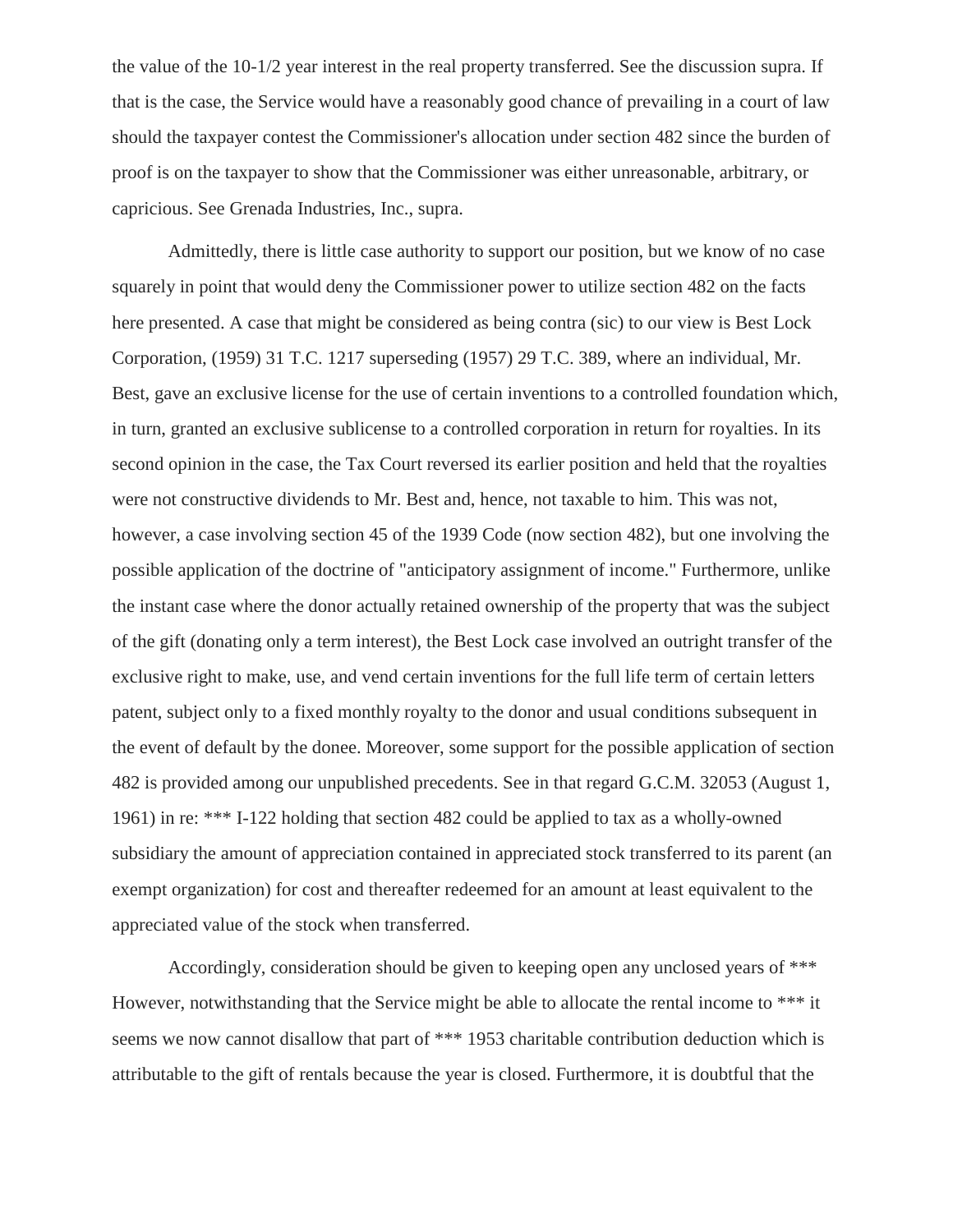mitigation of limitation provisions, sections 1311, et seq., would aid us because it would be difficult to sustain the position that it is \*\*\* and not the Service, that would be taking an inconsistent position with respect to the allowance of any charitable contribution deduction related to the rents. Compare Heer-Andres Investment Co., (1954) 22 T.C. 385, acq. in result only, C.B. 1955-2, 6.

## **UNRELATED BUSINESS INCOME**

A third area of inquiry raised by you is whether the rents received by the \*\*\* can be taxed as unrelated business income. Alternative approaches are suggested - (1) It is arguable that the rents received under the sublease arrangement are derived from personalty rather than real property and thus are not excluded from the unrelated business income tax under section 512(b)(3); or (2) the various separate transactions could be viewed as one transaction and the lease to \*\*\* might thereby be found to be subject to a business lease indebtedness under the provisions of section 514 of the 1954 Code.

Section 512(b)(3) excludes from the definition of "unrelated business taxable income" all rents from real property (including personal property leased with real property). Nothing in this Code section, the legislative history, or the regulations indicates that the real property from which the rents are received must be owned by the exempt organization. In other words, the consideration received by the Foundation under the sublease may be considered rents from real property regardless of the fact that it did not itself own such property but merely leased it. We believe the legislative history can be read as supporting such an interpretation of section 512(b)(3).

The Senate report on section 422(a) of the 1939 Code (the predecessor of section 512) contains the following paragraph regarding the exclusions from the base of the tax on unrelated business income:

> Dividends, interest, royalties, most rents, capital gains and losses, and similar items are excluded from the base of the tax on unrelated income because your committee believes that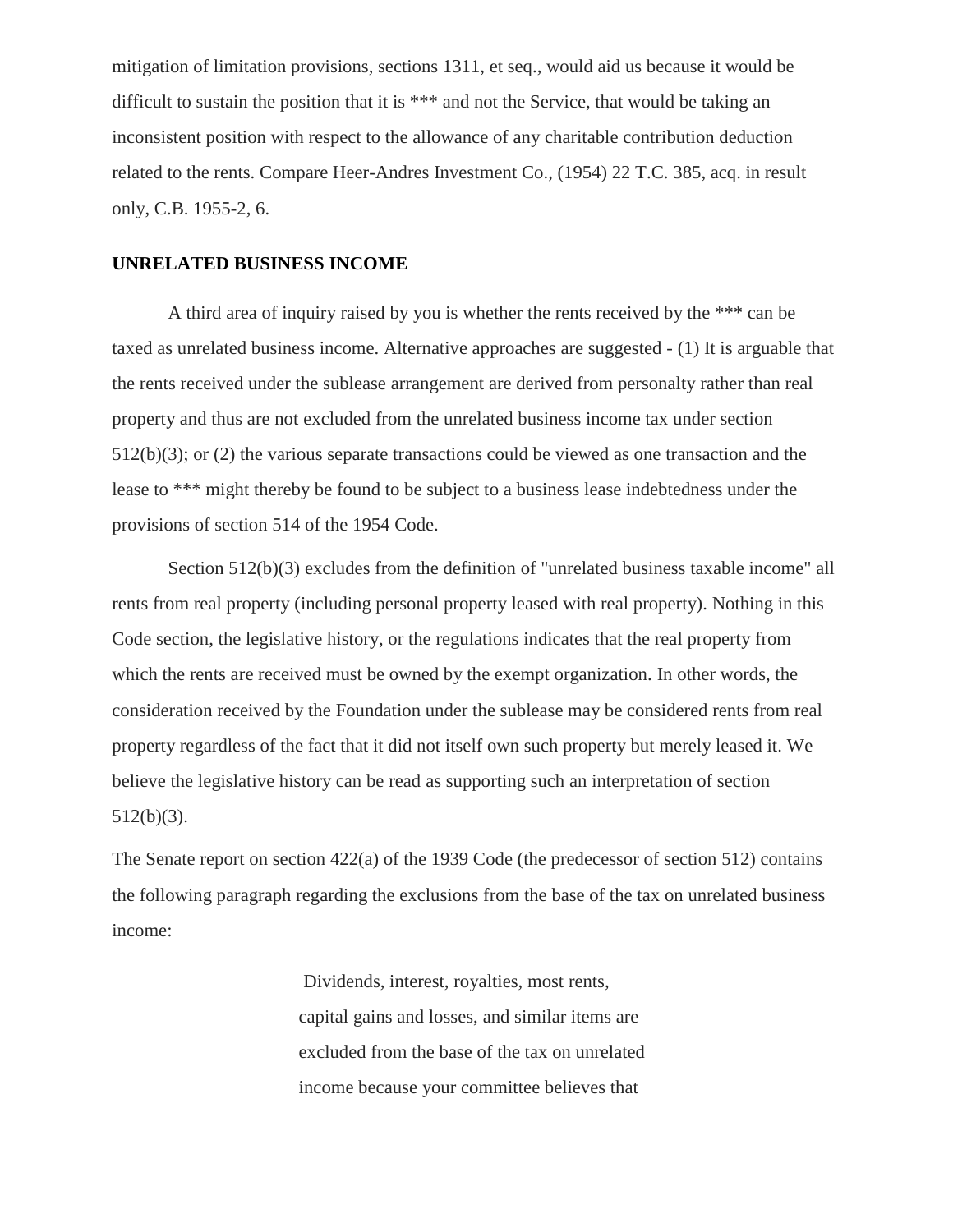they are "passive" in character and are not likely to result in serious competition for taxable businesses having similar income". S. Rept. 2375, 81st Cong., 2nd Sess. (1950) C.B. 1950-2, 483, 506.

From this it can be gleaned that the intent behind this legislation was to eliminate the competitive advantages which exempt organizations enjoyed while competing with taxable organizations in the conduct of an active business. The sublease of real property is hardly more of a threat of carrying on an active business than the original lease of the real property. Accordingly, if it were necessary to come to a definite answer to this possible approach, we believe the consideration received from the subleasing of real property on such facts as are here presented could quite plausibly be regarded as rent from real property within the meaning of section 512(b)(3) of the 1954 Code.

However, it is not altogether certain that rent derived from subleases of real property can never represent rent from personal property rather than from real property. The Service might also have a plausible case for contending that an exempt organization which makes a business of purchasing advantageous leases from tenants in apartment houses and office buildings with a view to profiting from subleases should be considered to derive income from the rental of personal property so as to be taxable apart from the business lease provisions. If such a case should ever arise, an activity of that kind could well involve the type of competition with taxable business enterprises that Congress sought to reach in the unrelated business income tax provisions as they affect rent from personal property. On the facts in the instant case, however, it appears we would have little or no chance to convince a court that an exempt organization which leased rental properties solely for the purpose of subleasing them to its wholly-owned subsidiary is engaging in the kind of competition with taxable business enterprises that Congress sought to discourage in the unrelated business income tax provisions.

While the Code specifically excludes rents from real property in determining unrelated business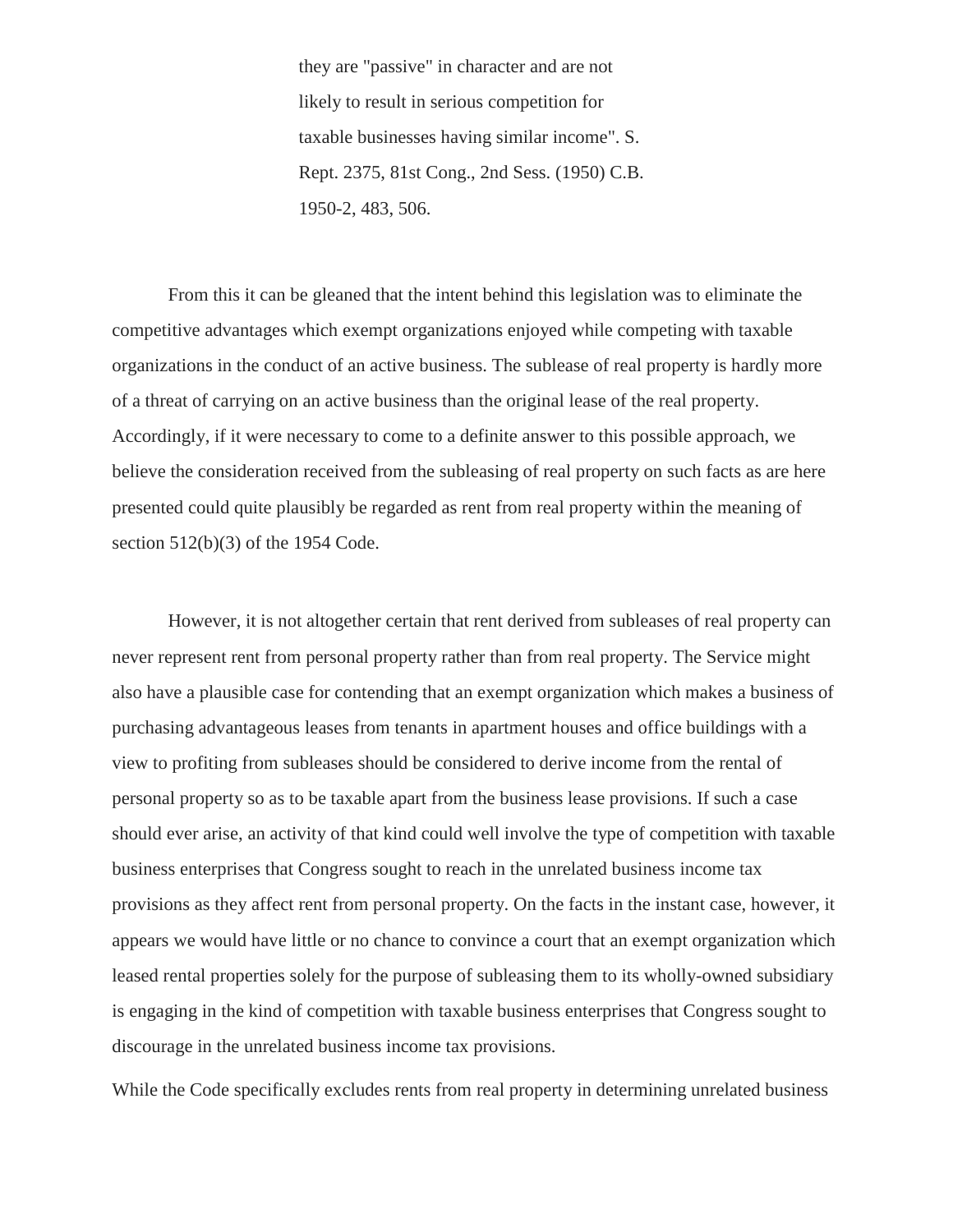taxable income, there is an important exception to this rule in the case of certain "business leases". Section 514 provides generally that if an exempt organization described in  $\blacksquare$  section 511 of the Code receives income from a long-term lease (defined as "business lease") upon property which is directly or indirectly encumbered by a loan (defined as "business lease indebtedness") then only that portion of the net rental income which is attributable to the organization's equity in the property may be received tax-free.

Section 514(c) defines "business lease indebtedness" and provides, in part:

(1) General Rule. - The term "business lease indebtedness" means, with respect to any real property leased for a term of more than 5 years, the unpaid amount of -

<span id="page-15-0"></span>(A) the indebtedness incurred by the lessor in acquiring or improving such property.

In a letter dated December 13, 1962, Congressman \*\*\* contends that a "business lease" is involved because indebtedness of \*\*\* was incurred by the \*\*\* in the three transactions by which it acquired assets of the \*\*\* along with the lease of the real property and plant equipment of the \*\*\* It is our opinion that it would be a tenuous argument to contend that the \*\*\* incurred indebtedness in acquiring the lease, **[4](#page-21-2)** by treating the separate transactions as one and apportioning part of the indebtedness incurred on the purchase of the non-fixed assets to the acquisition of the lease. The facts in the file clearly indicate that the fair market value of the assets sold to \*\*\* on which the indebtedness was incurred, either was equal to or exceeded the cost to \*\*\* Hence, it would be difficult for us to attempt to apportion some of the cost of these assets to the acquisition of the lease. Accordingly, section 514 does not appear to be applicable as no indebtedness was incurred in acquiring the lease.

The administrative file is returned herewith.

By:

Crane C. Hauser

Chief Counsel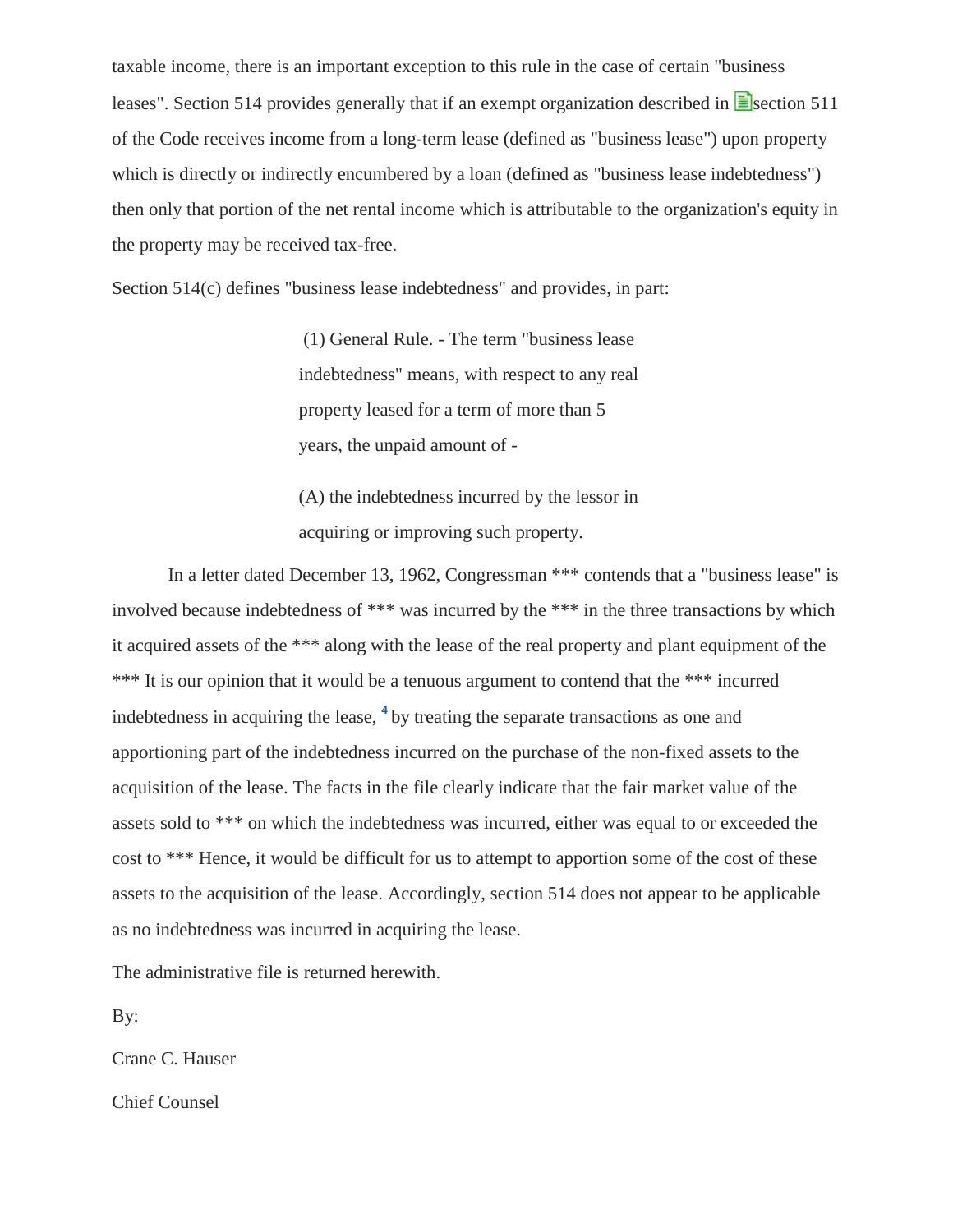Internal Revenue Service

Enclosure:

Adm. file

Date: November 6, 1963

CC:I:I-740

Br3:RBT/HH

Mortimer M. Caplin

Commissioner of Internal Revenue

Attorney Advisor to the Commissioner

At a conference held on October 18, 1963 with representatives of the Commissioner's office, it was suggested that this office should (1) consider the advisability of rewriting the first paragraph on page 12 of G.C.M. 32594, this case, to make it clearer that we are not suggesting that the lease of the property from \*\*\* to \*\*\* be disregarded under a "substance versus form" argument, but, on the contrary, that we are recognizing the existence of a valid lease from \*\*\* to \*\*\* and a valid sublease from \*\*\* to \*\*\* although we are allocating part of the rental income received by \*\*\* to \*\*\* under the provisions of section 482 of the Code, and (2) as an alternative to our section 482 argument, should \*\*\* contest in a court of law any allocation made by the Commissioner under section 482, consider the possibility of disallowing part of the depreciation deduction claimed by \*\*\* on the property leased to \*\*\* since, to the extent that the fair rental value of the property leased by \*\*\* exceeds the rents charged to \*\*\* , the undivided portion of the property attributable to such rent differential should not be considered either (a) used in the trade or business, or (b) held for the production of income, as required by section 167. In accordance with your first suggestion, we have reconsidered the language used in the aforementioned paragraph and think it would be better to change it, as follows:

> Although we have concluded that the \*\*\* exemption should not be revoked despite the possible benefits to it emanating from the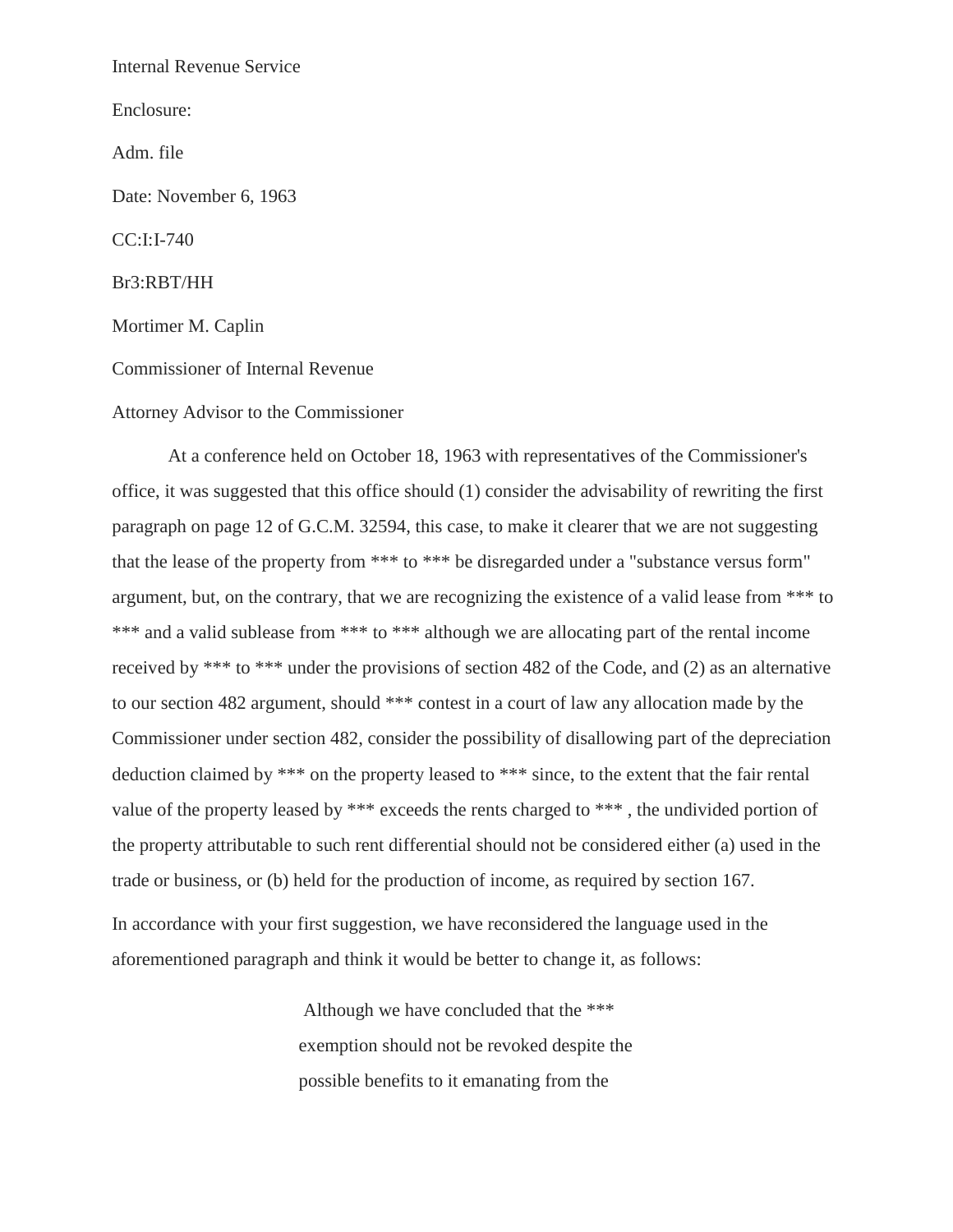difference between the rents that it receives and the rents that it pays, we think that under the provisions of section

482 of the 1954 Code it may be possible to allocate to \*\*\* most, if not all, of that portion of the rental income received by \*\*\* from \*\*\* which exceeds the rental paid by \*\*\* to \*\*\* In other words, in order to clearly reflect \*\*\* income, we believe that most, if not all, of such excess rental income received by Institute should be allocated to \*\*\* because such amount allocated would have inured originally to the benefit of \*\*\* had it dealt at arm's length in negotiating the lease with \*\*\* Under the facts peculiar to this case, it may be possible to allocate to \*\*\* the entire amount of such excess rental income because, as mentioned on page 4 of this memorandum, \*\*\* was paying to \*\*\* no more than a reasonable rental for this property. In other words, since this is a case where \*\*\* could have received a commensurate rental directly from \*\*\* without using \*\*\* as an intermediary, it seems that a fair rental to be received by \*\*\* from the property should be an amount equivalent to the rental paid by \*\*\* to \*\*\* See the case of Advance Machinery Exchange, Inc., v. Commissioner, 196 F.2d 1006 (2d Cir. 1952), where the court sustained the Commissioner's allocation of all the net income from four business entities to one of the four, when it was determined that there was, in reality, but one taxable entity to which all the income was attributable. Then, in turn, \*\*\* should be treated as contributing to \*\*\* each year such amount allocated to it under section 482.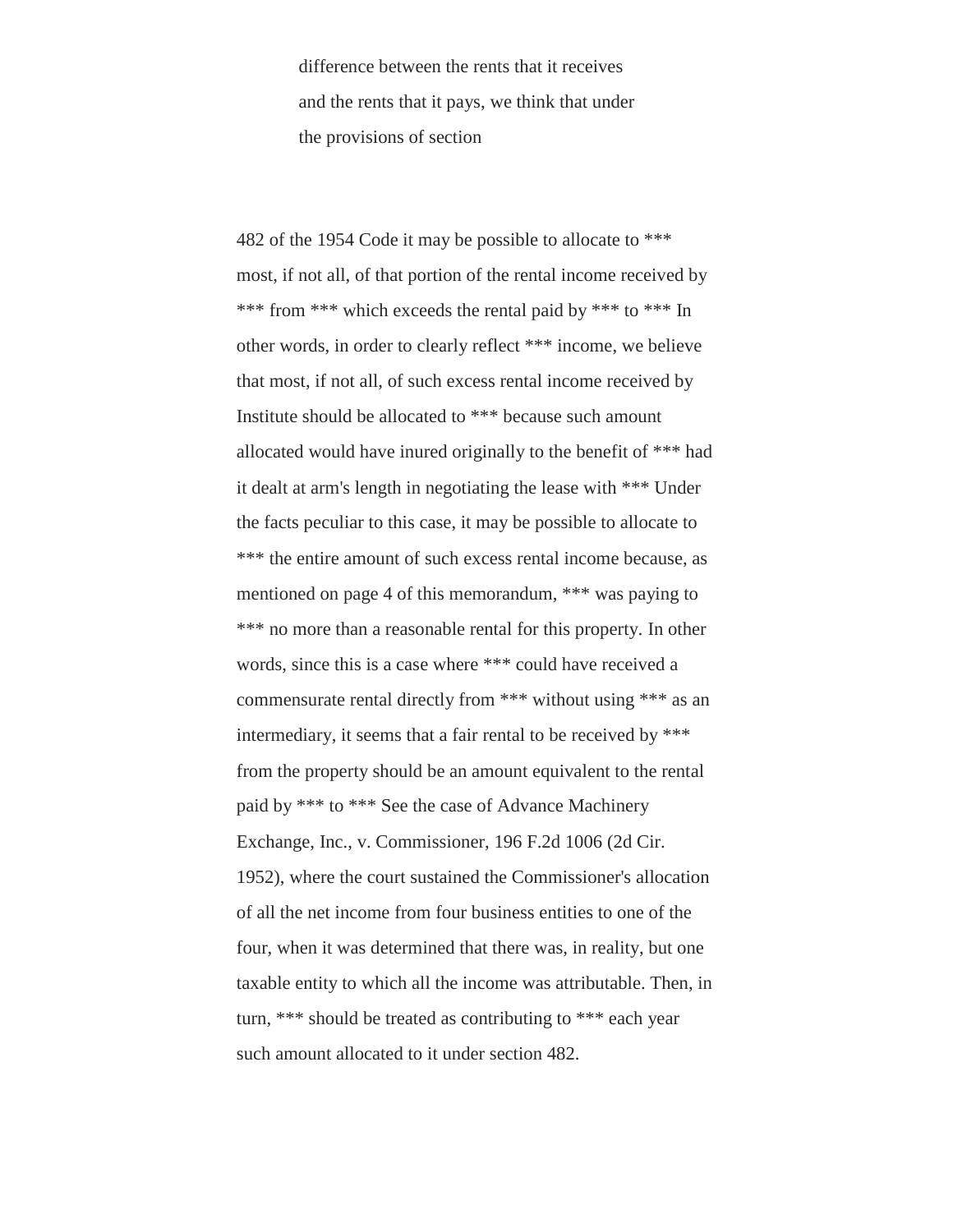In connection with your second suggestion, should a court determine that any allocation made by the Commissioner under Section 482 was invalid, we think that a plausible argument could be made that \*\*\* is not entitled to take as a depreciation deduction with respect to the property leased to \*\*\* an amount greater than that portion of the depreciation that would have been allowable to \*\*\* on the property had it not entered into the lease with \*\*\* which the rental received by \*\*\* bears to the fair rental value of the property.

Section 167(a) of the Code provides that a depreciation deduction will be allowed for the exhaustion, wear, and tear of property either used in the trade or business, or held for the production of income. The phrase "used in the trade or business" is generally construed to mean "devoted to the trade or business". Thus, depreciation is allowable on assets which are idle or the use of which is temporarily suspended due to lack of market for the product or other causes. Mere discontinuance of the active use of the property does not change its character previously established as business property. Such assets are, for income tax purposes, still regarded as being used in the trade or business. 4 Mertens, Law of Federal Income Taxation, section 23.11a (1960 Revision); Alfred Kruse, 29 T.C. 463 (1957). Property once used in the business remains in such use until it is shown to have been withdrawn from business purposes. Benjamin R. Kittredge v. Commissioner 88 F.2d 632 (2d Cir. 1937). Once property is removed from business purposes, however, a deduction for depreciation is no longer allowed.

In the case of Lorraine Corporation (Dissolved) v. Commissioner, 17 T.C.M. 719 (1958), the taxpayer was organized to engage in the business of renting, leasing, holding, and dealing in real estate. Certain property acquired by the taxpayer as part of its business holdings was eventually leased to a private nonprofit foundation for \$1 per year. In holding that the taxpayer could no longer claim a depreciation deduction on the property after entering into the lease, the Tax Court stated the following, at page 722 -

> It seems obvious that at the time of entering into the lease the petitioner abandoned any profit motive insofar as this property was concerned. No rental profit in the usual business sense would be realized under this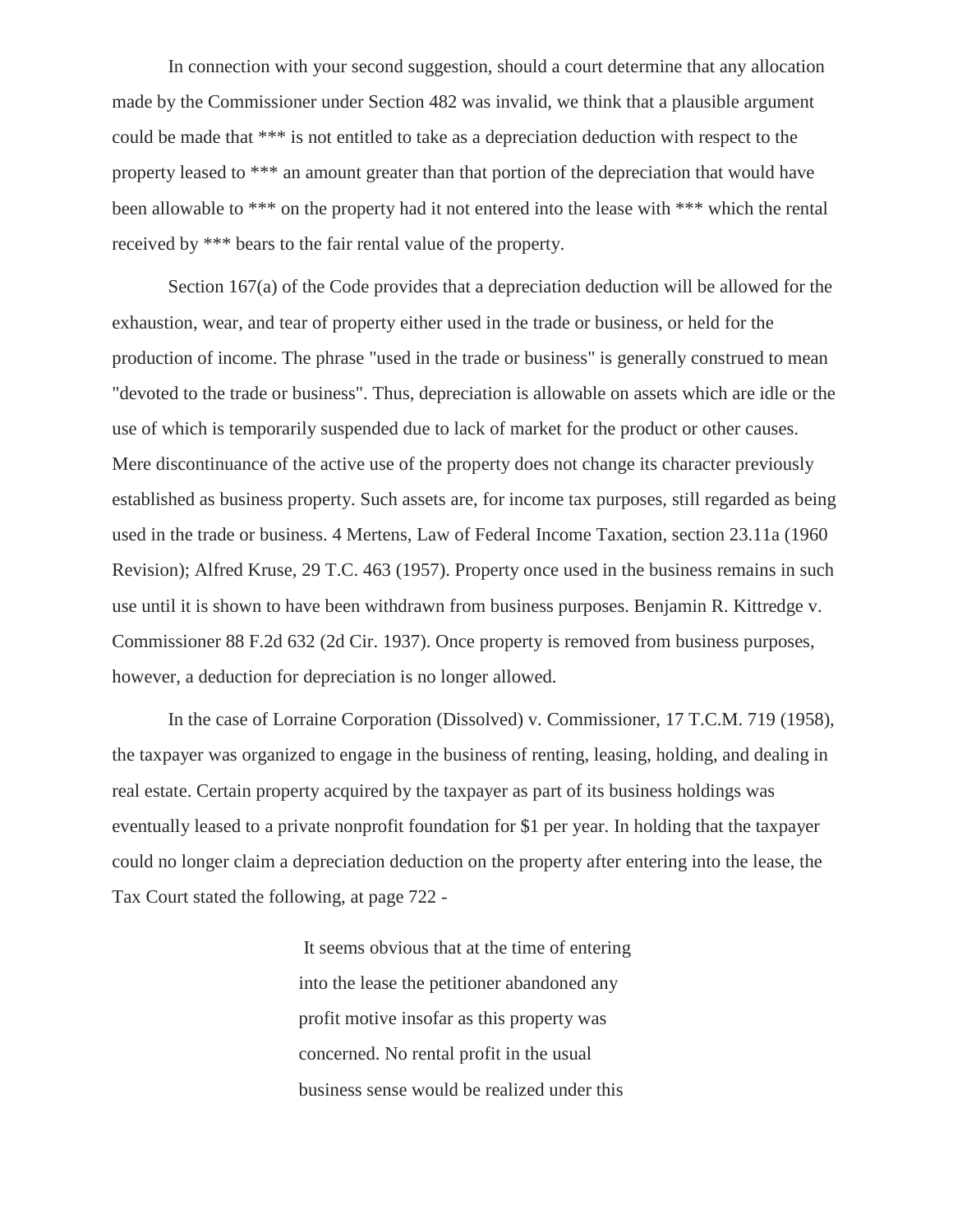lease, and clearly such a lease would be a deterrent to a sale of the property. The conclusion is inescapable that at that time the property was withdrawn from business purposes of the petitioner and that it was thereafter devoted to the purposes of the nonprofit Foundation in which the petitioner's president was interested.

Cf. Lester E. Yeager, Executor v. U.S., 58-1 U.S.T.C. par. 9174 (W.D. Ky. 1957).

As mentioned in  $\equiv$  G.C.M. 32594, this case, the taxpayer leased certain property to \*\*\* for 10-1/2 years, which it had up to that time utilized in its electronic and aircraft businesses. The renting of this property, alone, would not remove it from business purposes of the taxpayer, since the Service, as well as the Tax Court, follows the rule that the mere renting of a residence or other rental property constitutes trade or business. See, for example, Leland Hazard, 7 T.C. 372 (1946); Anders I. Lagreide, 23 T.C. 508 (1954); and Reiner v. United States, 222 F.2d 770 (6th Cir. 1955). Applying the principles established by the authorities which we have hereinabove cited to the facts of the instant case, however, we think the taxpayer withdrew a proportionate part of such rented property from business purposes - that proportionate part of the property which is attributable to the differential between the rental received by \*\*\* from \*\*\* and the fair rental value (which we believe is the rental received by \*\*\* from \*\*\* of the property. \*\*\* itself admitted that the differential in rents was a gift by listing such excess rental value as a charitable contribution on its 1953 income tax return. Accordingly, we believe that \*\*\* is not entitled to claim as a depreciation deduction an allowance greater than that previously mentioned for exhaustion, wear, and tear on the property leased to \*\*\*

This case, of course, is somewhat distinguishable from Lorraine Corporation, supra, where the rental charged was a nominal amount of \$1. There the court merely had to hold that the entire property was removed from business purposes. In the instant case, where \*\*\* is receiving a rental equivalent to its depreciation and amortization of the property (e.g., 2.1 million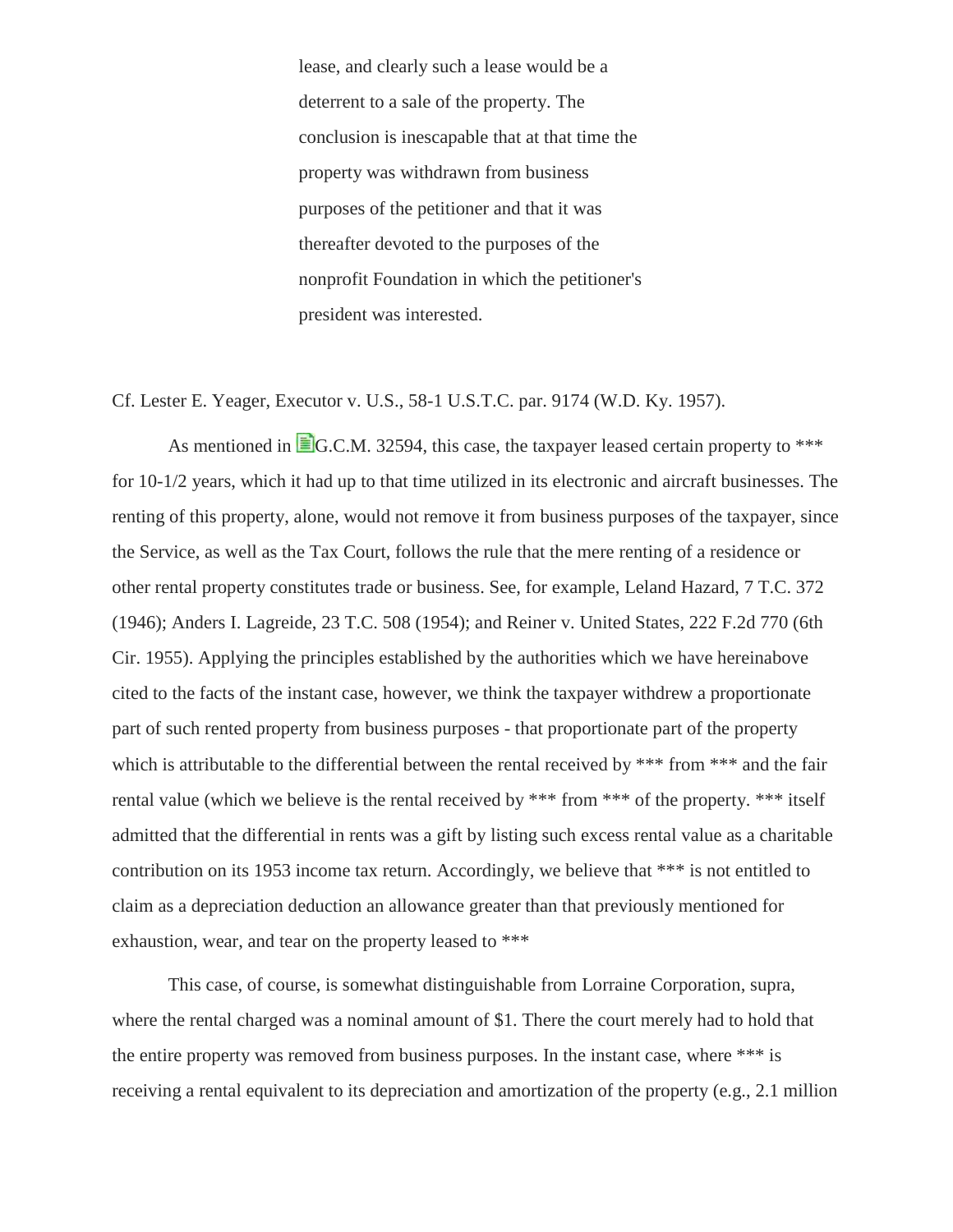in 1956), a court might be reluctant to hold that an undivided portion of the property leased was removed from business purposes. It is true, though, that property is not always completely used in trade or business, but also may be used for other purposes. Thus, if (1) only a part of the property is used for business purposes (Lenn K. Buchwash, 9 T.C.M. 835 (1950) - free use of one of the two rental apartments), (2) the entire property is used only partially for business purposes (J. Lustman, 19 T.C.M. 617 (1960) - car used partly for personal services and partly in taxpayer's employer's business), or (3) a portion of the property is used only part time for business purposes (Rev. Rul. 62-180, C.B. 1962-2, 52), there must be an apportionment so that depreciation will be limited to the proportion of business use to total use. We have found no case on all fours, however, covering the facts in the instant case.

In conclusion, it is our opinion that (1) the Service should primarily rely on the section 482 argument, in preference to the argument concerning partial disallowance of the depreciation deduction, in dealing with \*\*\* since we think it is the stronger of the two alternatives and, furthermore, would yield, as indicated at the above-mentioned conference, a greater amount of tax, and (2) should the case ultimately proceed to litigation, the alternative argument should also be presented to the court.

The administrative file is returned herewith.

By:

R. P. Hertzog

Acting Chief Counsel Internal Revenue Service

Enclosure:

Adm. file

\*\*\* determined that the then fair rental value of the property exceeded the rents charged to \*\*\* under the lease by the amount of \*\*\* determined on a discounted basis \*\*\* if not discounted). Accordingly, it listed on its 1953 return charitable contributions of \*\*\* excess rental value plus

<span id="page-20-0"></span>**[<sup>1</sup>](#page-3-0)**